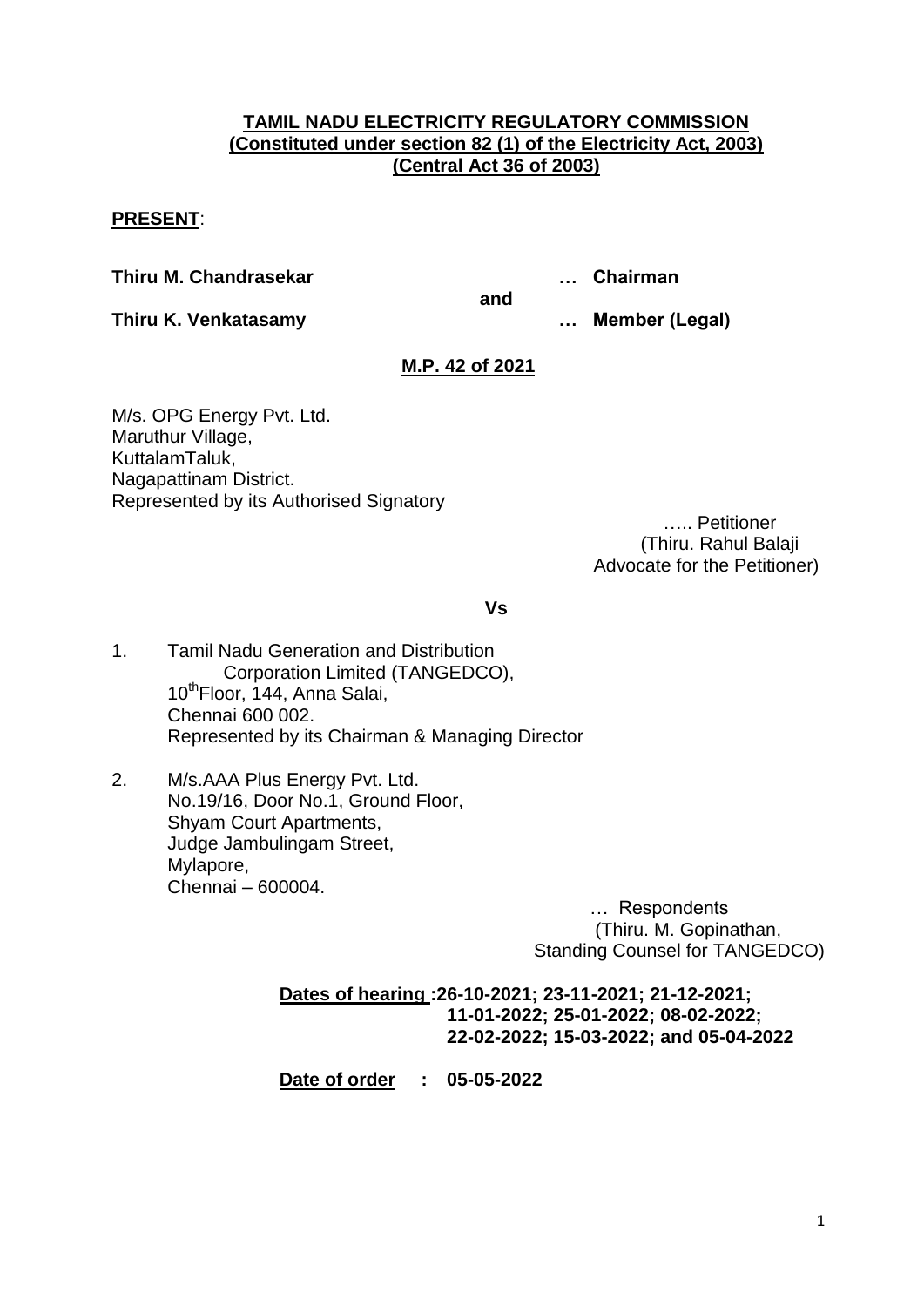The M.P. No. 42 of 2021 came up for final hearing on 05.04.2022. The Commissionupon perusing the affidavit filed by the petitioner and all other connected records and after hearing passes the following:-

#### **ORDER**

### **1. Prayer of the Petitioner in M.P. No. 42 of 2021:-**

The prayer of the Petitioner in this petition is to hold and clarify that no wheeling charges are payable to the Respondent, in case the Petitioner sources captive power to the Respondent No.2 through its 11 KV dedicated transmission line as mentioned in the present petition;

### **2. Facts of the case:-**

The Petitioner M/s.OPG Energy Private Limited is having Captive Generating Plant at Nagapattinam District. The Energy Wheeling Agreement executed by the petitioner for wheeling of electricity from its CGP to various captive users along with one captive user M/s.AAA Plus Trading Pvt Ltd., located within the plant premises of the petitioner. The petition executed the EWA for wheeling to 13 numbers Captive users from 1.4.2021 to 31.3.2024. In this petition, the petitioner has sought clarification on applicability of wheeling charges for sourcing captive power from its CGP to Captive user i.e., M/s.AAA Plus Trading Pvt Ltd.

#### **3. Contentions of the Petitioner:-**

3.1. The present petition is being filed by the Petitioner thereby imploring the Commission to exercise its Regulatory Powers in order to provide the clarification and directive, that in case a Captive Generating Plant ("CGP") sources the power generated from its Captive Power Plant to its captive users located within the plant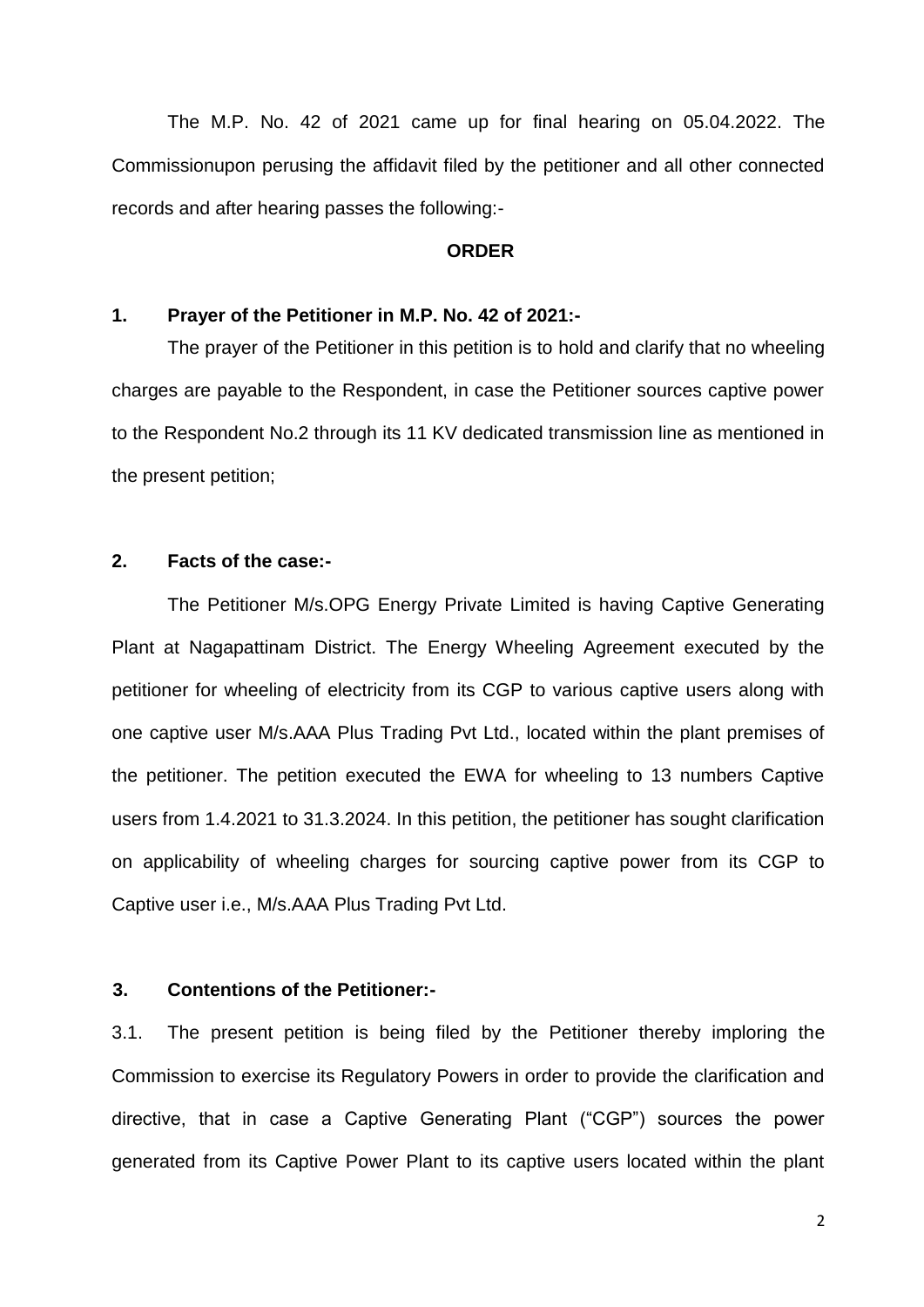premise of the said CGP through a 11 kV dedicated transmission line, the liability for payment of wheeling charges is not applicable in terms of the Electricity Act, 2003 readwith the Electricity Rules, 2005.

3.2. The entire issue involved in the present Petition is in relation to applicability of the wheeling charges upon the captive user of a particular CGP which is being sourced power by the said CGP through its dedicated transmission line. It is also relevant to highlight that the issue pertaining to applicability of wheeling charges upon the captive users being sourced power through dedicated transmission line from the CGP has already been dealt in length by the Hon"ble APTEL and the law in relation to the said subject matter has been laid down in various judgments.

3.3 However, since in the meeting convened between the Petitioner and the Respondent dated 12.03.2021, it was agreed and concluded that till the time the Commission provides the clarification in relation to applicability of wheeling charges upon the captive user being sourced power through dedicated transmission line, the Petitioner will bear the wheeling charges under protest prospectively. Accordingly, the Petitioner is filing the present Petition seeking a specific clarification in relation to applicability of wheeling charges upon the Respondent No.2.

3.4. The Petitioner Company is engaged in the business of generation of electricity. The Petitioner has established a 17.5 MW gas-based captive generating plant at Maruthur Village, KuttalamTaluk, Nagapattinam District. The said generating plant achieved commissioning in the year 2003.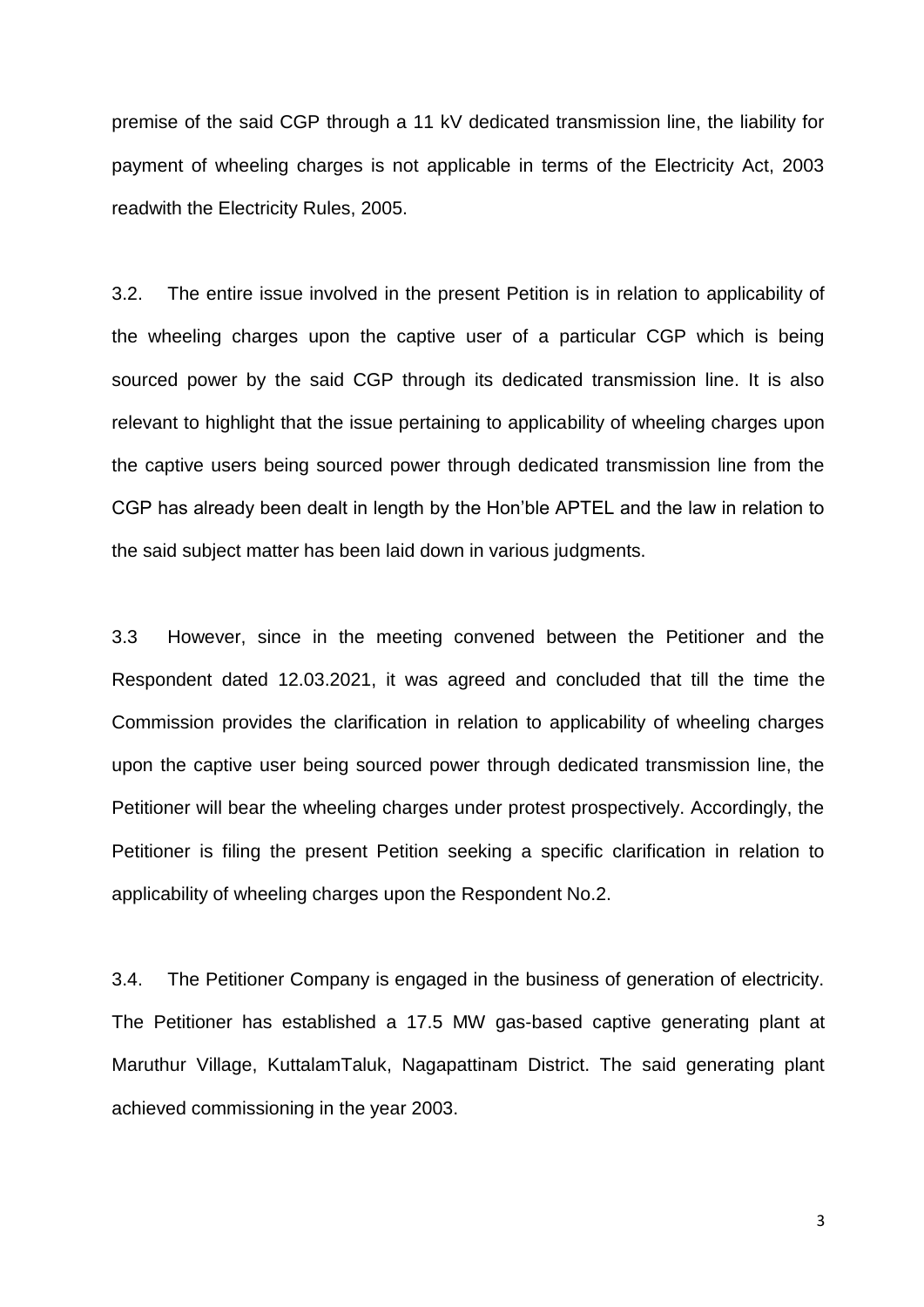3.5. The Respondent No.1 is Tamil Nadu Generation and Distribution Corporation Limited (TANGEDCO), an electrical power generation and distribution public sector undertaking that is owned by the Government of Tamil Nadu. It was formed under Section 131 of the Electricity Act of 2003, and is the successor to the erstwhile Tamil Nadu Electricity Board.

3.6. It is necessary to highlight that the Respondent No.2, AAA Plus Trading Pvt. Ltd. is the captive consumer owning 26% shares of the Petitioner Company and as such, AAA plus Trading Pvt. Ltd. is availing power directly via an 11KV dedicated transmission line from its CGP, i.e. Petitioner.

3.7. A wheeling approval was granted to the Petitioner, by the Respondent (then TNEB) on 18.09.2003. The said wheeling approval was granted to the Petitioner in order to enable the same to source 17.5 MW quantum of power under captive arrangement to its 18 number of captive users. For the said purpose, the Energy Wheeling Agreement (hereinafter "EWA") was executed between the Petitioner and the captive user(s).

3.8. That in accordance with the terms of the EWA, one of the captive users, viz. SaiKripaVyapar Ltd. (Presently known as "Avanti Metals Pvt. Ltd.") was categorically indicated as located within the Petitioner"s plant premises. Accordingly, SaiKripaVyapar Ltd. was drawing power directly from the CGP of the Petitionerfrom 26.01.2005 through a 11 kV Dedicated Transmission Line.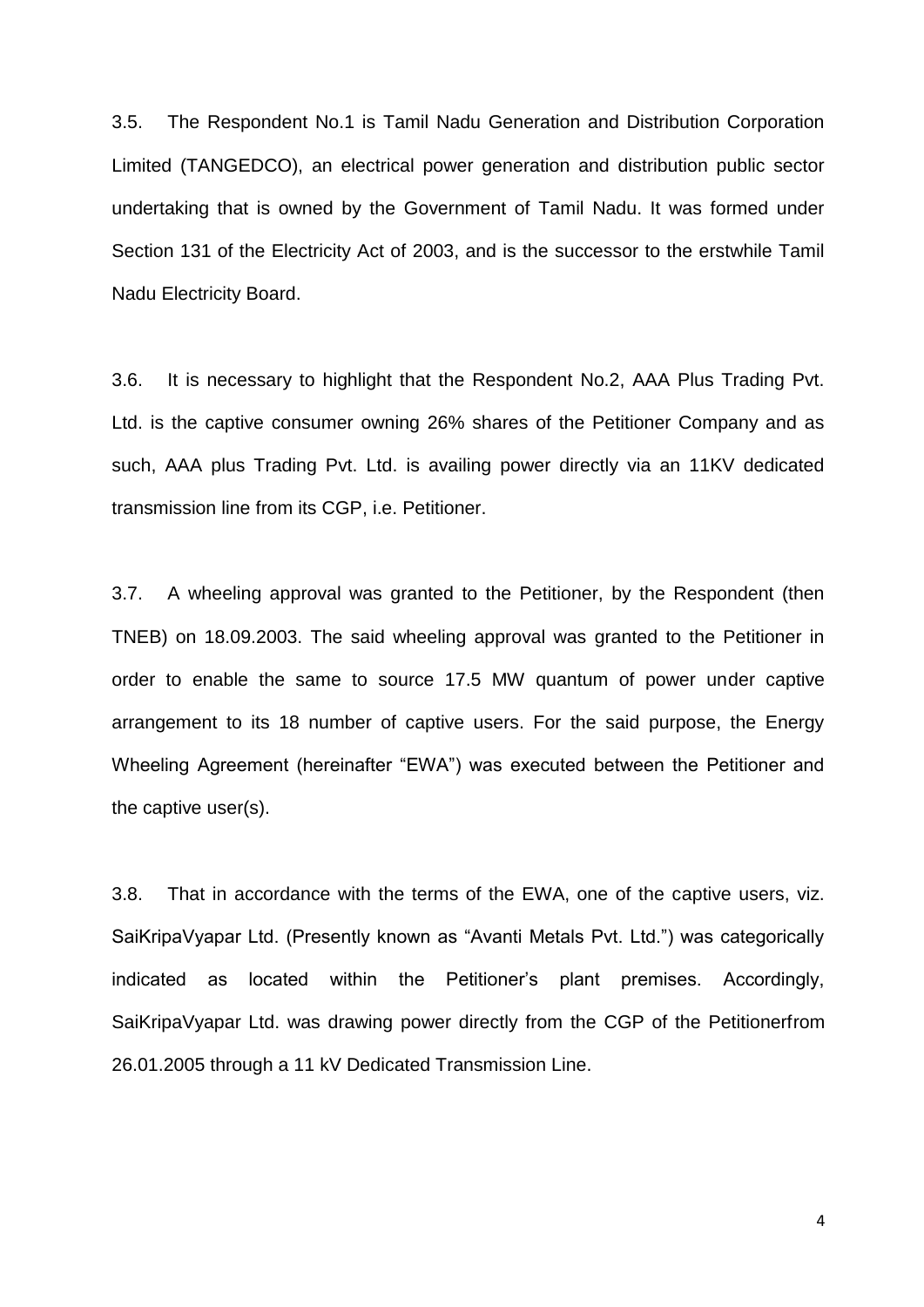In this regard, the Petitioner obtained the necessary permission from TNEB on 27.03.2004 in order to effectuate the above sourcing of captive power. The Petitioner also duly intimated TANGEDCO vide its letter dated 22.02.2005 for the commencement of power sourcing from the CGP of the Petitioner to SaiKripaVyapar Ltd.

3.9. Subsequently, the name of the one of the captive users*viz.*SaiKripaVyapar Ltd. was changed to OPG Metals Pvt. Ltd. in the year 2008. That after name change of SaiKripaVyapar Ltd., the Petitioner executed another EWA dated 15.11.2008 with TNEB to wheel 10 MW of power generated from the CGP of the Petitioner to the OPG Metals Pvt. Ltd. for its captive use. It is also significant to note that during the execution of the EWA, the Respondent was categorically and specifically informed that the captive user *viz.* OPG Metals Pvt. Ltd. is located within the plant premises of the Petitioner, as is evident from the Annexure to the EWA dated 15.11.2008.

3.10. Thereafter, once again, the name of SaiKripaVyapar Ltd. was changed from OPG Metals Pvt. Ltd. to Avanti Metals Pvt. Ltd. (hereinafter referred to as "AMPL"), with effect from 17.04.2018. It is relevant to note that AMPL is engaged in the business of Billet manufacturing and for the said purpose it has established a manufacturing plant at Maruthur village, KuttalamTaluk, Nagapattinam District. Further, AMPL also executed a License Agreement dated 01.11.2019 with AAA Plus Trading Pvt. Ltd., agreeing to provide a license to operate its Billet manufacturing plant for a period of 5 years.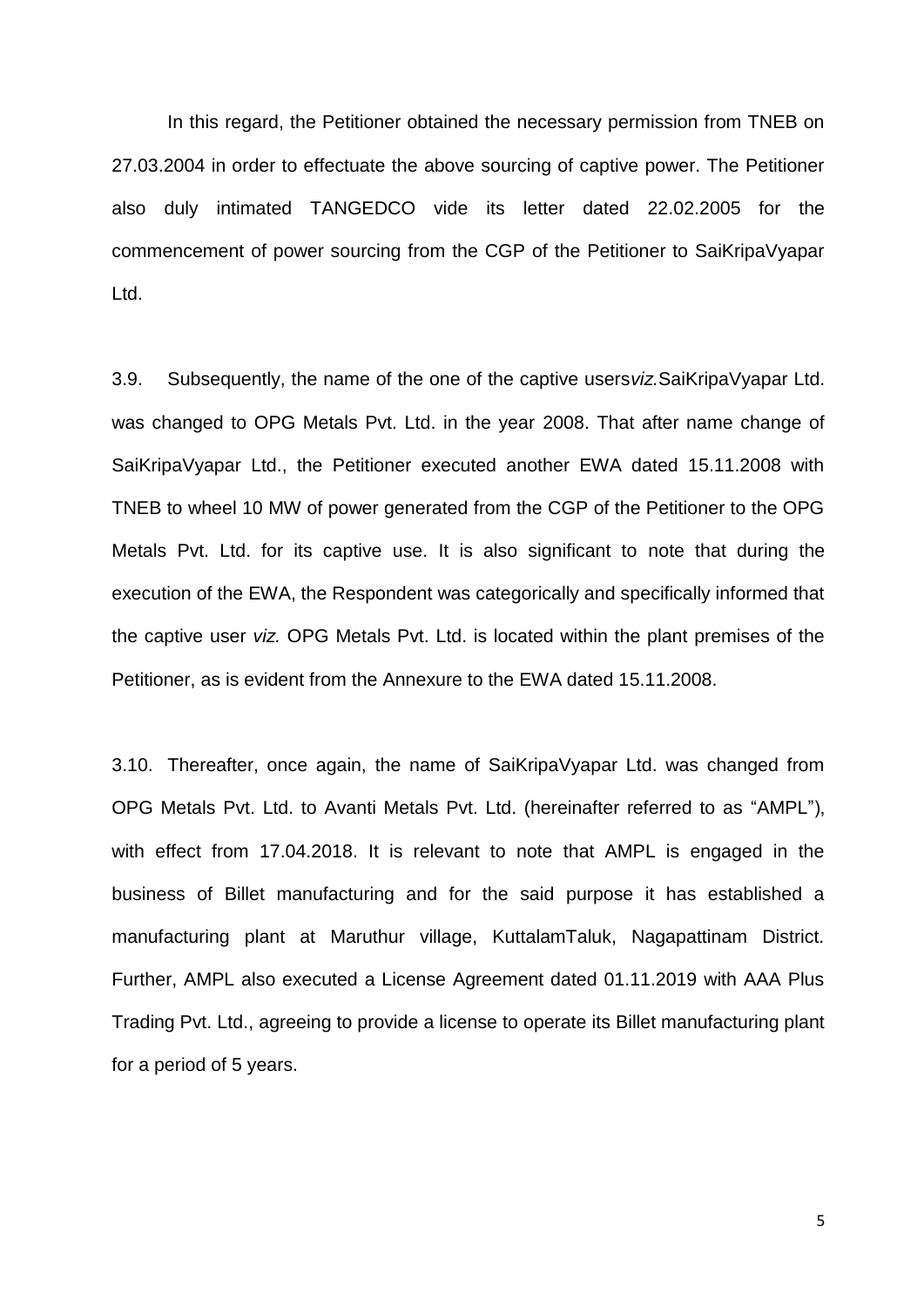3.11. It is necessary to highlight that AAA Plus Trading Pvt. Ltd. is the captive user owning 26% shares of the Petitioner Company and as such, AAA plus Trading Pvt. Ltd. is availing power directly via an 11 KV dedicated transmission line from the CGP of the Petitioner.

3.12. That the Petitioner vide its letter dated 05.02.2021 informed the State Load Desptach Centre ("SLDC") of the fact that the said Petitioner is engaged in the business of generation of power from its Gas based Unit having a capacity of 17.5 MW, which is the captive generating plant, and a Solar Plant having 5 MW capacity. The Petitioner further apprised the Respondent of the fact that the energy generated from the Gas based generating station is wheeled to various captive user(s) of the Petitioner, and that the energy generated from the Solar Power Plant is being sold to NVVN under a Long-term PPA. Therefore, in order to wheel energy from the Gas based captive generating station to the captive user(s), necessary wheeling approval was required to be obtained from the SLDC.

Accordingly, vide the said letter the Petitioner made necessary applications for approval of wheeling of energy from the Gas based CGP. In this regard, the Petitioner furnished all the necessary details for the consideration of SLDC.

In addition to the above, the Petitioner also categorically and specifically informed the Respondent of the fact that out of total 14 number of captive users, one of the captive users *viz*. Respondent No.2, AAA Plus Trading Pvt. Ltd., is located within the plant premises of the Petitioner. Further, the said Petitioner requested SLDC to accord its approval for wheeling of 6.669 MW, quantum of power, to 13 numbers of captive users for the period from 01.04.2021 to 31.03.2024. The letter dated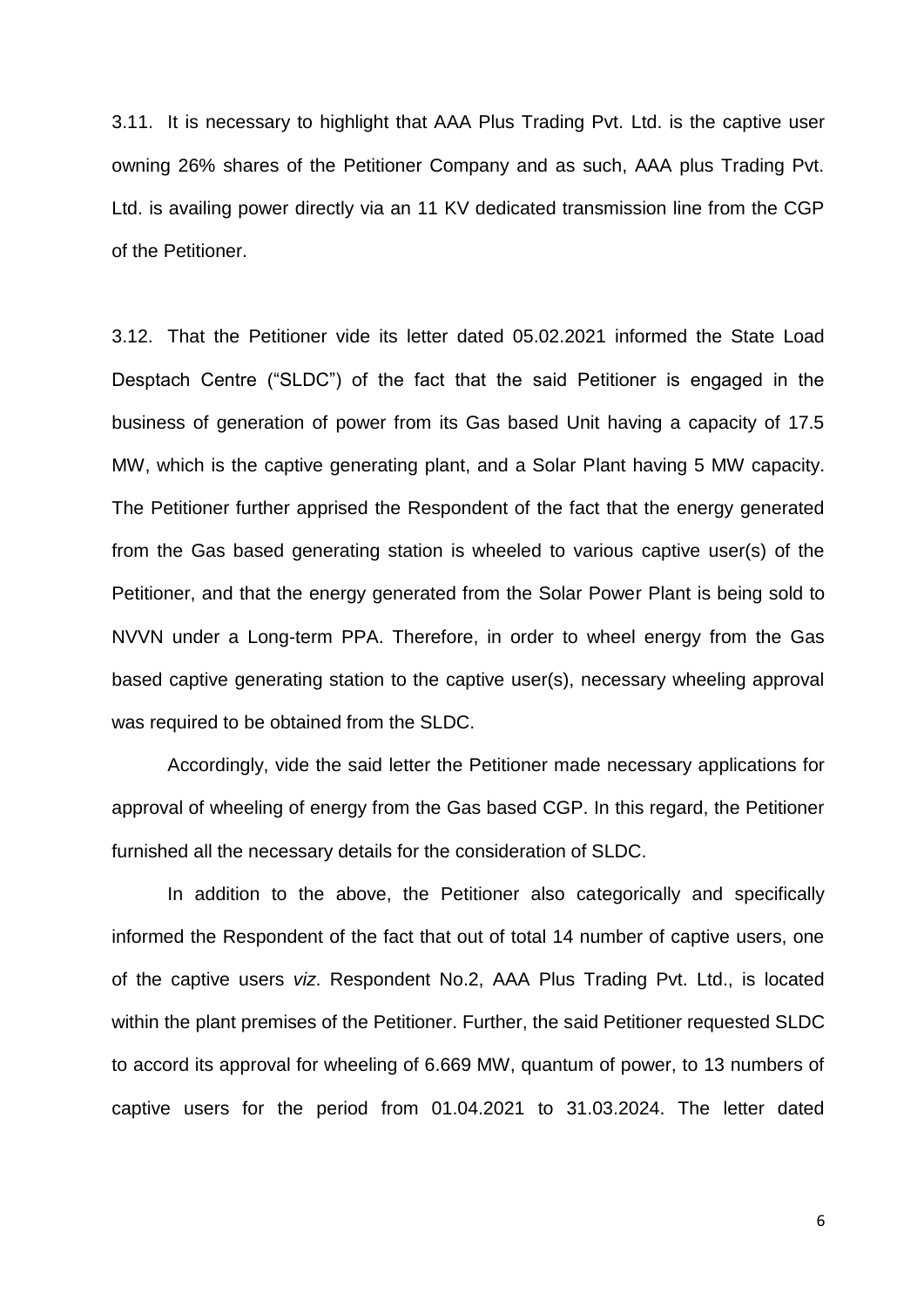05.02.2021, submitted by the Petitioner for grant of wheeling approval, was forwarded by SLDC to the Respondent vide its letter dated 08.02.2021.

3.13. Thereafter, SLDC vide its letter dated 26.02.2021, intimated the Petitioner that it has sought confirmation of the Respondent as to whether the Petitioner satisfies the ownership criteria in terms of Rule 3 of the Electricity Rules, 2005. The response with regard to the query in relation to ownership raised by SLDC was answered by the accounts department of the Respondent vide their letter dated 24.02.2021. As per the said letter of the Respondent, SLDC decided to not grant the wheeling approval to the Petitioner. In this regard, SLDC intimated the Petitioner that as per the Electricity Rules, 2005 the captive users of a CGP are required to possess 26% of the equity share capital with voting rights and the term ownership is with reference to the total paid-up equity share capital with voting rights. However, the captive users of the Petitioner are holding only 1.74% of the total paid-up equity share capital of the CGP. Therefore, it was intimated that the application of the Petitioner for wheeling approval cannot be processed.

3.14. That the Petitioner in response to the aforesaid letter of the Respondent, sent another letter dated 02.03.2021, intimating and categorically informing the said Respondent of the fact that the term ownership as provided under the Electricity Rules, 2005 means, with respect to a generating station or power plant setup by a Company, or any other body Corporate, equity share capital with voting rights. It was further pointed out by the Petitioner that from a plain reading of Rule 3(1)(a) along with definition of ownership, it is clear that there is no prohibition upon a Company from issuing shares without voting rights. The only requirement is that, while calculating the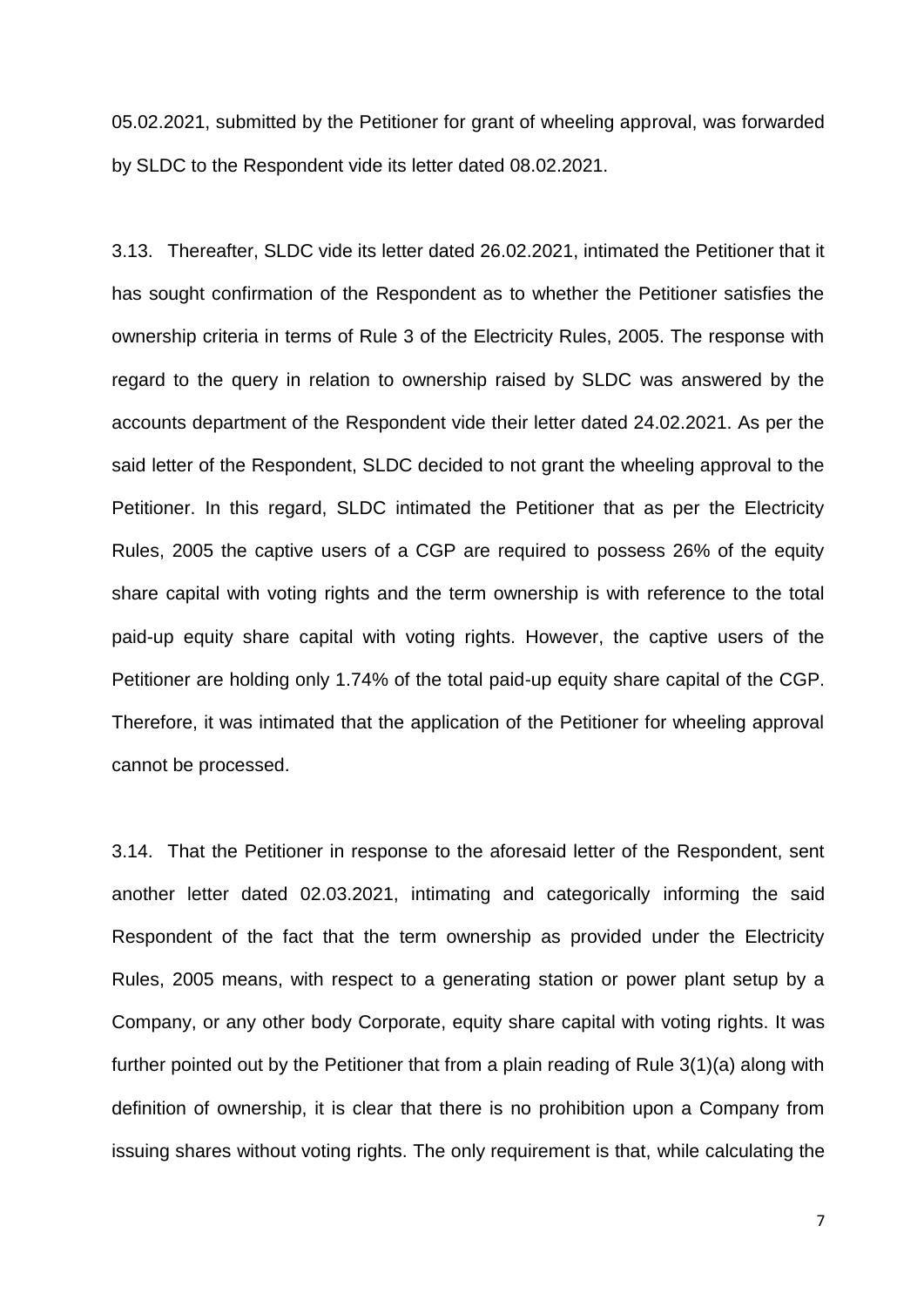ownership criteria of a CGP is that the equity shares without voting rights are not be taken into consideration, meaning thereby that equity shareholding is to be seen only qua equity shares having voting rights.

Further, it was also intimated that the CGP is entitled to issue equity shares with voting as well as non-voting rights and the nature of the said equity shares and the extent of the voting rights has to be seen in context of the Companies Act, 2013 and also the Articles of Association of the Company authorising the issue of equity shares with or without voting rights. In addition to this, the Petitioner vide the aforesaid letter furnished the complete details in relation to the ownership of the Petitioner Company. Accordingly, the Petitioner once again requested SLDC to grant energy wheeling approval for a quantum of 5.35 MW power to be sourced to its captive users through open access, including the captive user/ Respondent No.2 located within the plant premises, from the period starting from 01.04.2021 to 31.03.2024.

3.15. The Petitioner vide its letter dated 15.03.2021 intimated the TANTRASCO of the fact that the said Petitioner has already submitted the application for wheeling and approval vide its letter dated 06.02.2021. To the said application dated 06.02.2021, TANTRASCO vide its letter dated 26.02.2021 raised certain queries and remarks on the wheeling application submitted by the Petitioner. The said queries and remarks on the wheeling application of the Petitioner were clarified by the said Petitioner vide its letter dated 02.03.2021.

It was further highlighted by the Petitioner that one of the queries raised by the Respondent while processing the application of the said Petitioner was in relation to the usage of dedicated transmission line from the CGP of the Petitioner to its captive user viz. Respondent No.2. In this regard, a meeting was convened on 12.03.2021, in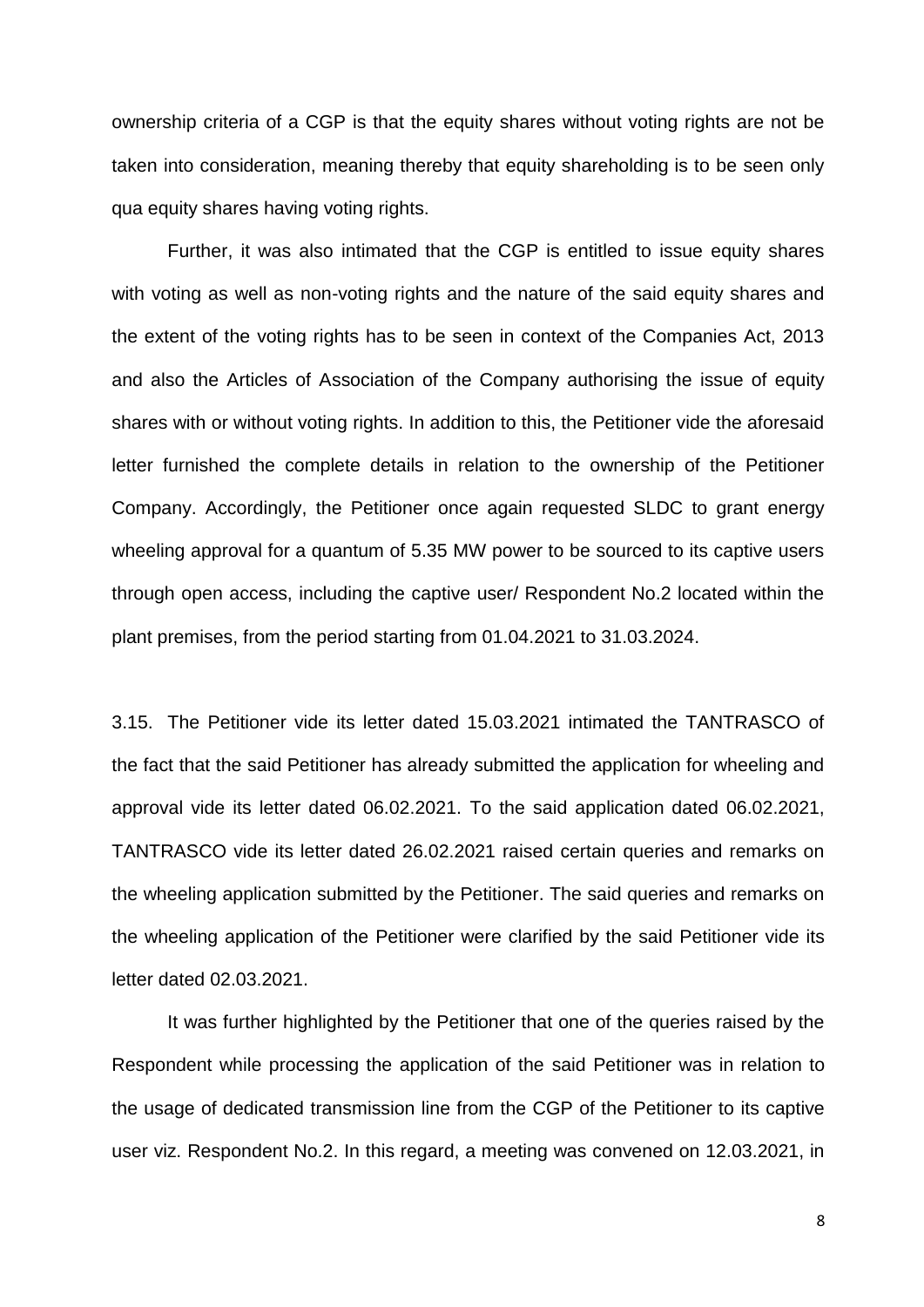the said meeting TANGEDCO was of the view that the aforesaid dedicated transmission line is part of the distribution system of TANGEDCO. Accordingly, TANGEDCO was of the opinion that the Respondent No.2 is liable to pay wheeling charges for the power consumed through the dedicated transmission line.

3.16. However, in the said meeting the Petitioner was of the view that sourcing of power from its CGP to its captive user through dedicated transmission line is permissible without payment of wheeling charges to TANGEDCO. Accordingly, it was concluded in the said meeting that the Petitioner shall pay the wheeling charges under protest with regard to the aforesaid sourcing of power from 01.04.2021 for the energy consumed by its captive user viz. Respondent No.2 till the time both Petitioner and the Respondent obtain an appropriate clarification from the Commission. It was also agreed in the said meeting that in case the decision of the Commission is in favour of the Petitioner, then TANGEDCO will refrain from charging wheeling charges and will also refund the amount as per the order of the Commission. As such, it is the submission of the Petitioner that in the event the Commission holds that no wheeling charges are to be payable, then the refund of the amount already paid towards such charges is required to be made along with applicable interest.

Accordingly, the Petitioner requested the Respondent to accord necessary wheeling approval for the period from 01.04.2021 to 31.03.2024.

3.17. Vide an internal letter dated 06.03.2021 issued by the Respondent, an NOC was forwarded from the office of the Superintending Engineer to the Chief Engineer of the Respondent. The said NOC was issued in the prescribed format in order to obtain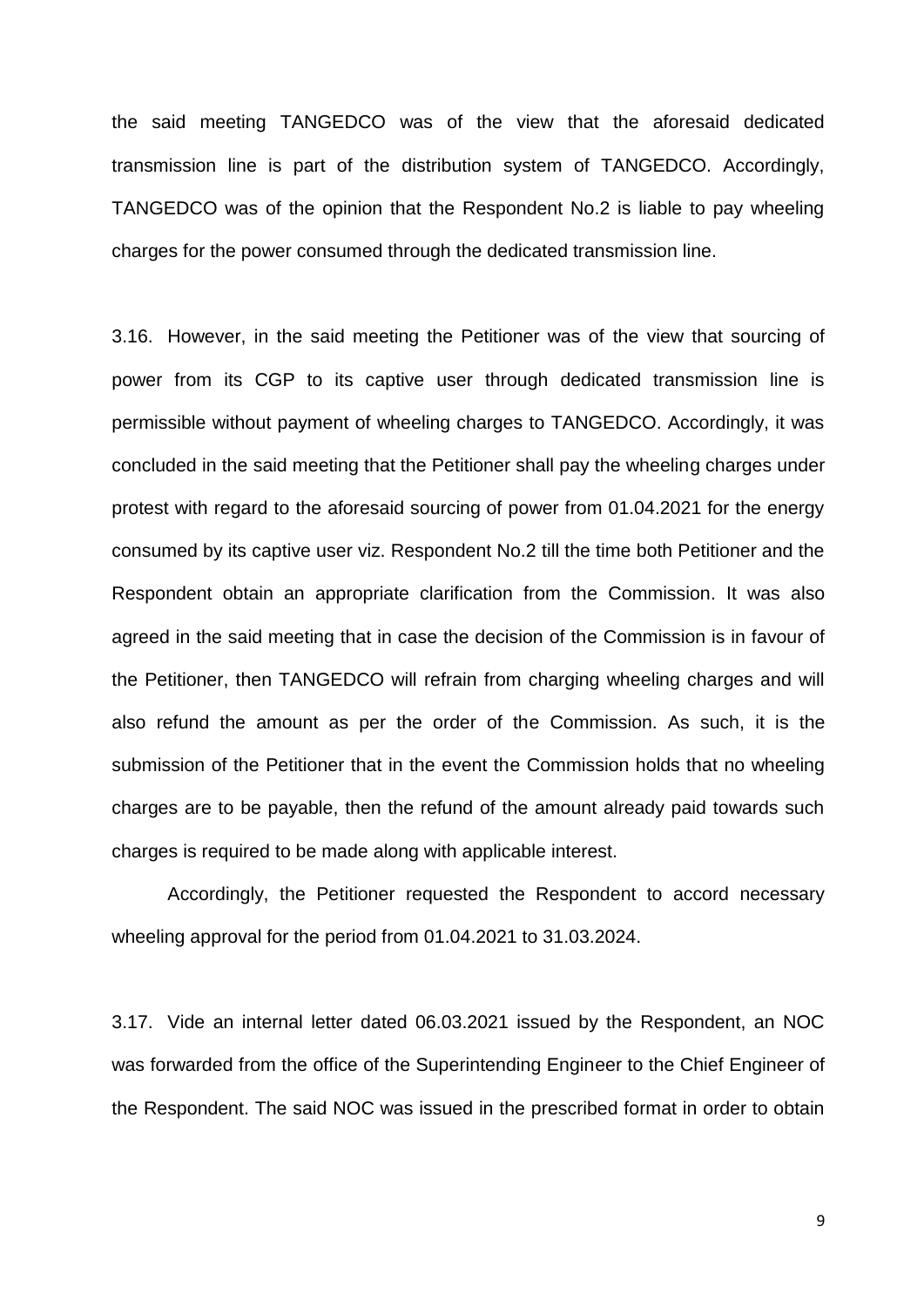in-principle approval for wheeling of power under Open Access to the captive user(s) of the Petitioner from its CGP for the period from 01.04.2021 to 31.03.2024.

3.18. In furtherance to the above, the Petitioner entered into an EWA dated 30.03.2021 with the Respondent, for wheeling of energy generated from its CGP having an installed capacity of 17.5 MW located at Maruthur Village, KuttalamTaluk, Nagapattinam District, to its 12 captive users. However, as concluded in the aforesaid meeting convened between the Petitioner and the Respondent, the Petitioner undertook to pay the wheeling charges from 01.04.2021, qua the Respondent No.2, under protest, without prejudice to its rights as to seeking a clarification in this regard before the Commission.

3.19. A proper metering arrangement via ABT meter and CMRI readings is present within the Petitioner"s premises so as to measure the units transported via the dedicated transmission line of 11 KV to co-located captive user, the Respondent No.2.

3.20. In order to adjudicate the present petition, it is relevant to set out the statutory framework laid down under Electricity Act, 2003, in lieu of the issues prevailing in the present Petition. The following are reproduced hereinbelow:

*"Section 2 (16) "Dedicated transmission lines"means any electric supply-line for point-to-point transmission which are required for the purpose of connecting electric lines or electric plants of a captive generating plant referred to in Section 9 or generating station referred to in Section 10 to any transmission line or sub-station or generating stations, or the load centre, as the case may be.*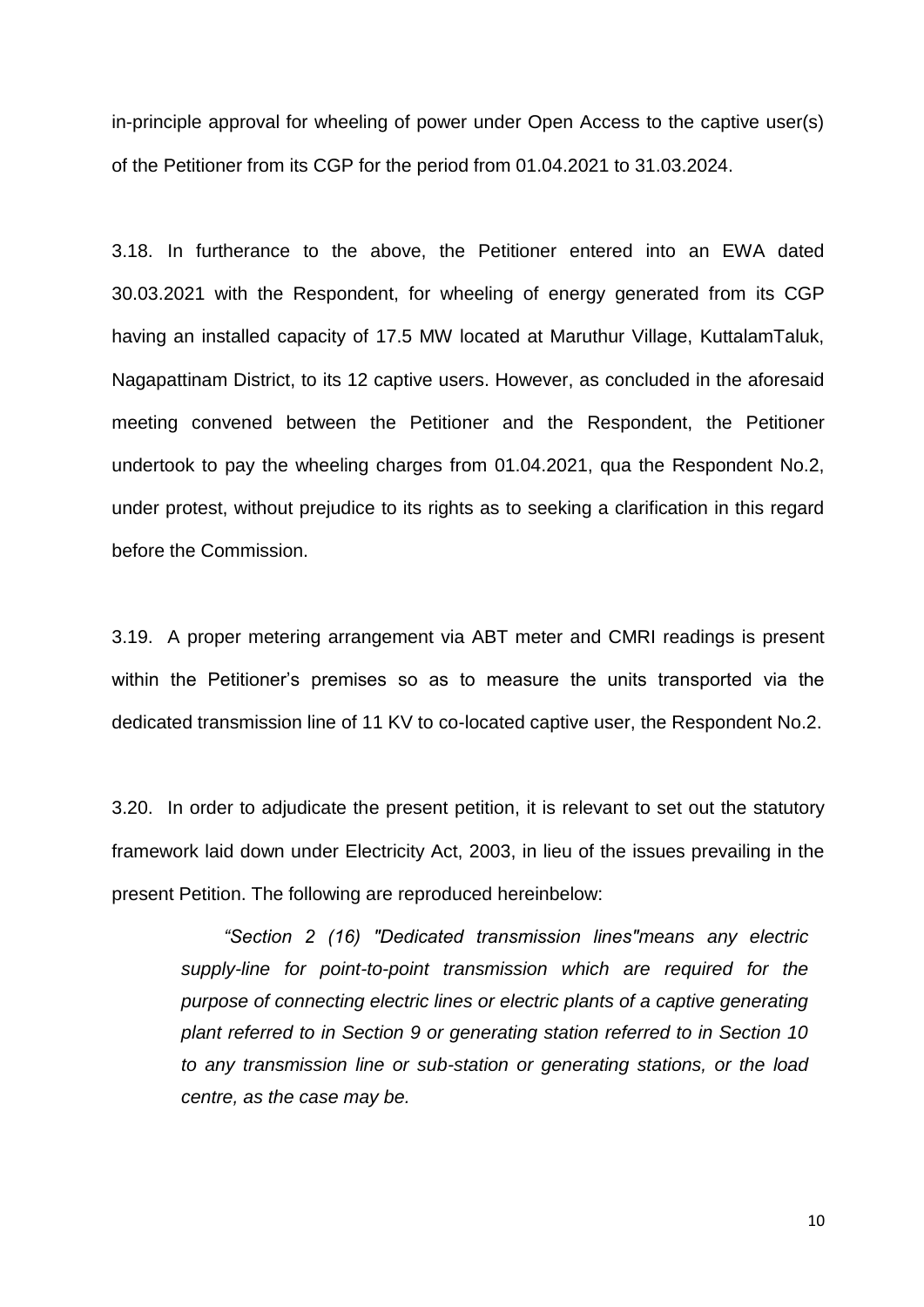*Section 2(19): "Distribution System" means the system of wires and associated facilities between the delivery points on the transmission lines or the generating station connection and the point of connection to the installation of the consumers.*

*Section 2(28): "Generating Company" means any company or body corporate or association or body of individuals, whether incorporated or not, or artificial judicial person, which owns or operates or maintains a generating station.*

*Section 2(76): "Wheeling" means the operation whereby the distribution system and associated facilities of a transmission licensee or distribution licensee, as the case may be, are used by another person for the conveyance of electricity on payment of charges to be determined under section 62;*

*Section 9: "Captive Generation"*

*(1) Notwithstanding anything contained in this Act, a person may construct, maintain or operate a captive generating plant and dedicated transmission lines:*

*Provided that the supply of electricity from the captive generating plant through the grid shall be regulated in the same manner as the generating station of a generating company.*

*Provided further that no licence shall be required under this Act for supply of electricity generated from a captive generating plant to any licensee in accordance with the provisions of this Act and the rules and regulations made thereunder and to any consumer subject to the regulations made under subsection (2) of section 42.*

*(2) Every person, who has constructed a captive generating plant and maintains and operates such plant, shall have the right to open access for the purposes of carrying electricity from his captive generating plant to the destination of his use:*

*Provided that such open access shall be subject to availability of adequate transmission facility and such availability of transmission facility shall be determined by the Central Transmission Utility or the State Transmission Utility, as the case may be:*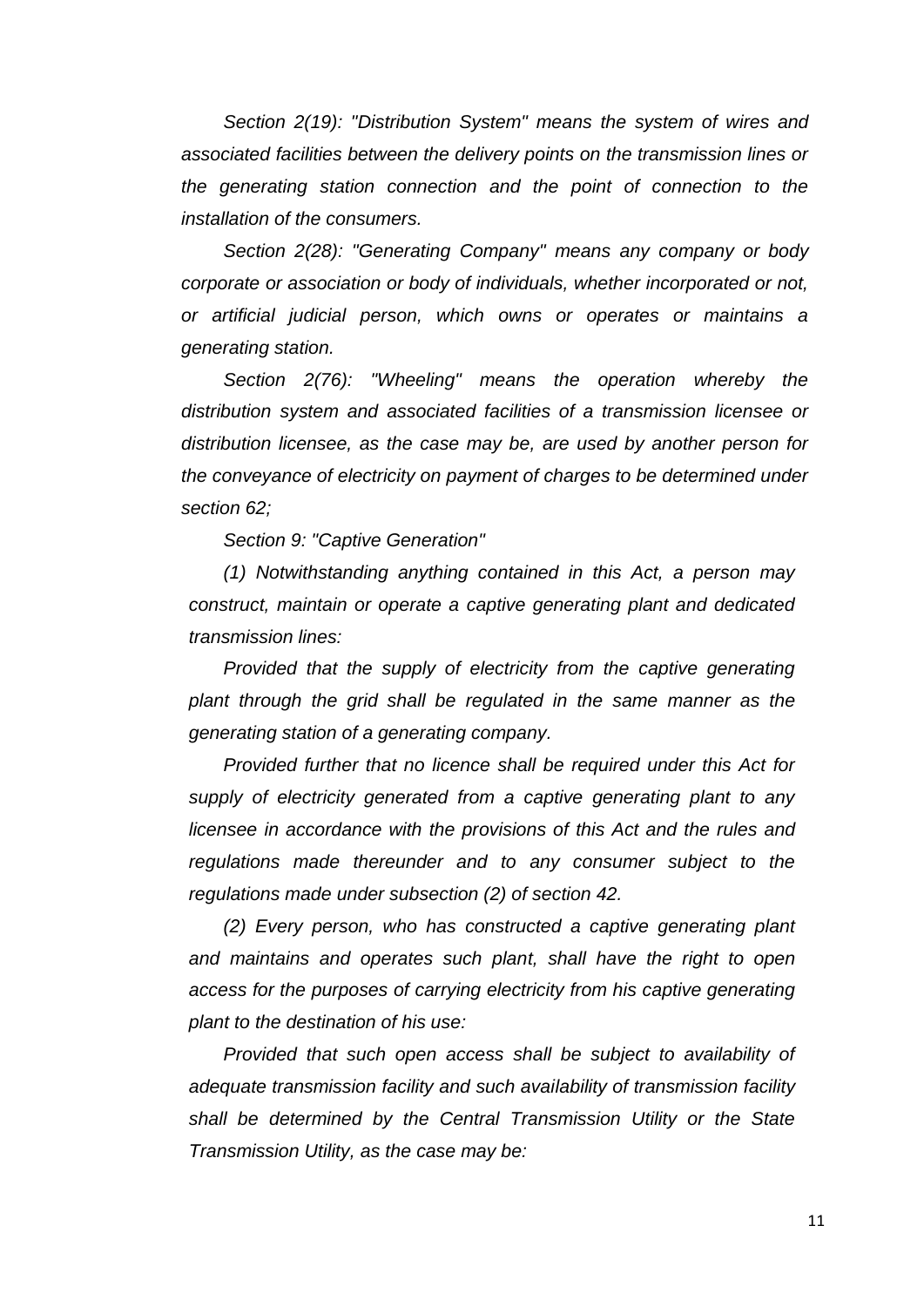*Provided further that any dispute regarding the availability of transmission facility shall be adjudicated upon by the Appropriate Commission.*

*Section 10: Duties of a Generating Company*

*(1) Subject to the provisions of this Act, the duties of a generating company shall be to establish, operate and maintain generating stations, tie lines, sub-stations and dedicated transmission lines connected herewith in accordance with the provisions of this Act or the rules or regulations made thereunder.*

*(2) A generating company may supply electricity to any licensee in accordance with this Act and the rules and regulations made thereunder and may, subject to the regulations made under sub-section (2) of section 42, supply electricity to any consumer.*

*(3) Every generating company shall - (a) submit technical details regarding its generating stations to the Appropriate Commission and the Authority; (b) co-ordinate with the Central Transmission Utility or the State Transmission Utility, as the case may be, for transmission of the electricity generated by it.*

*Section 42*

*"42. (2) The State Commission shall introduce open access in such phases and subject to such conditions, (including the cross subsidies, and other operational constraints) as may be specified within one year of the appointed date by it and in specifying the extent of open access in successive phases and in determining the charges for wheeling, it shall have due regard to all relevant factors including such cross subsidies, and other operational constraints:*

*The State Commission shall introduce open access in such phases and subject to such conditions, (including the cross subsidies, and other operational constraints) as may be specified within one year of the appointed date by it and in specifying the extent of open access in successive phases and in determining the charges for wheeling, it shall have due regard to all relevant factors including such cross subsidies, and other operational constraints:*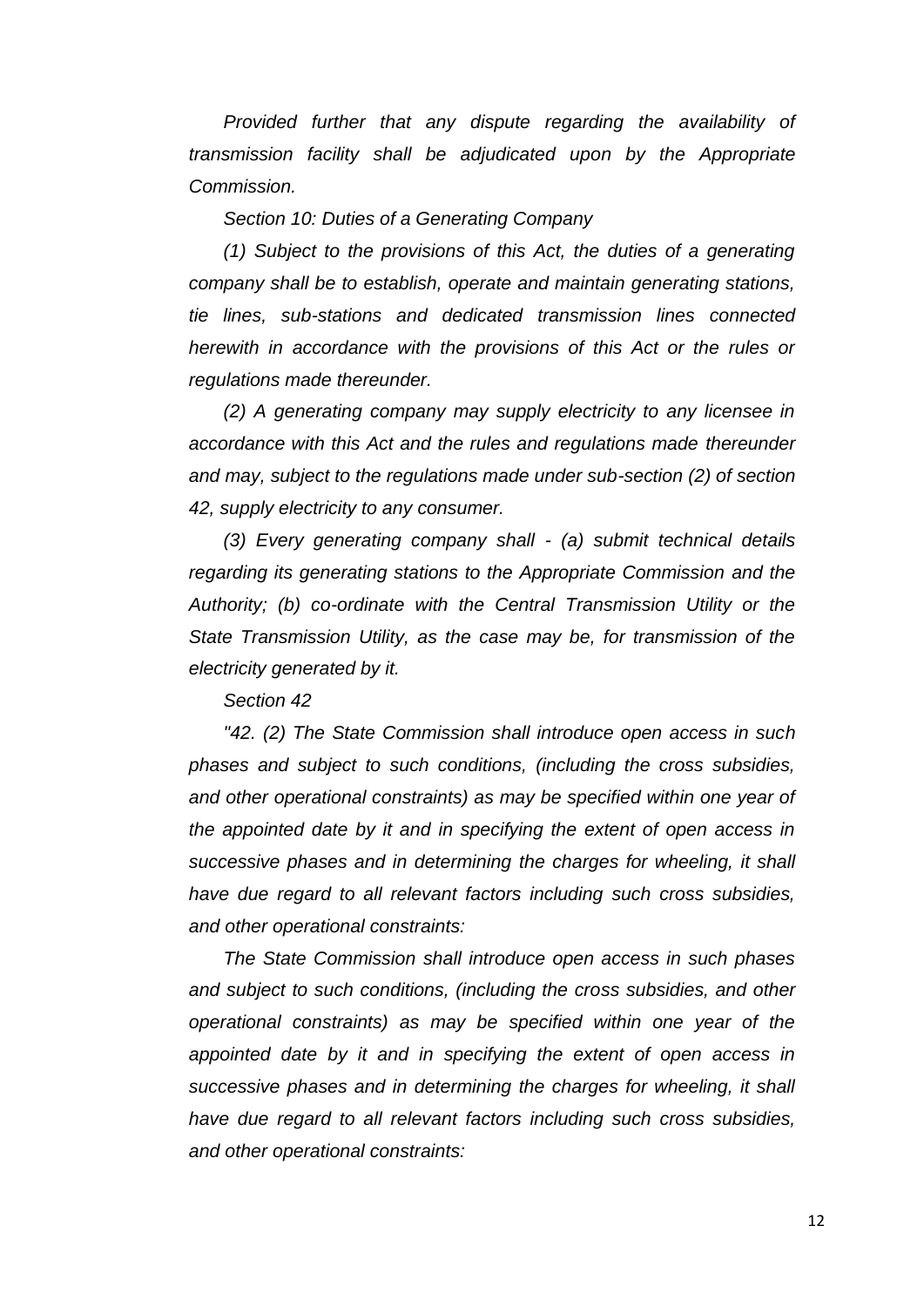*Provided that such open access shall be allowed on payment of a surcharge in addition to the charges for wheeling as may be determined by the State Commission:*

*Provided further that such surcharge shall be utilised to meet the requirements of current level of cross subsidy within the area of supply of the distribution licensee*

*Provided also that such surcharge and cross subsidies shall be progressively reduced in the manner as may be specified by the State Commission:*

*Provided also that such surcharge shall not be leviable in case open access is provided to a person who has established a captive generating plant for carrying the electricity to the destination of his own use:*

*Provided also that the State Commission shall, not later than five years from the date of commencement of the Electricity (Amendment) Act, 2003, by regulations, provide such open access to all consumers who require a supply of electricity where the maximum power to be made available at any time exceeds one megawatt.*

3.21. The Ministry of Power issued the notification on dated 08.06.2005, The Electricity [Removal of Difficulty] (fifth) Order, 2005, states that:

> "*2. Establishment, operation or maintenance of dedicated transmission lines:*

*A generating company or a person setting up a captive generating plant shall not be required to obtain license under the Act for establishing, operating or maintaining a dedicated transmission line if such company or person complies with the following: (a) Grid code and standards of grid connectivity; (b) Technical standards for construction of electrical lines; (c) System of operation of such a dedicated transmission line as per the norms of system operation of the concerned State Load Despatch Centre (SLDC) or Regional Load Despatch Centre (RLDC). (d) Directions of concerned SLDC or RLDC regarding operation of the dedicated transmission line."*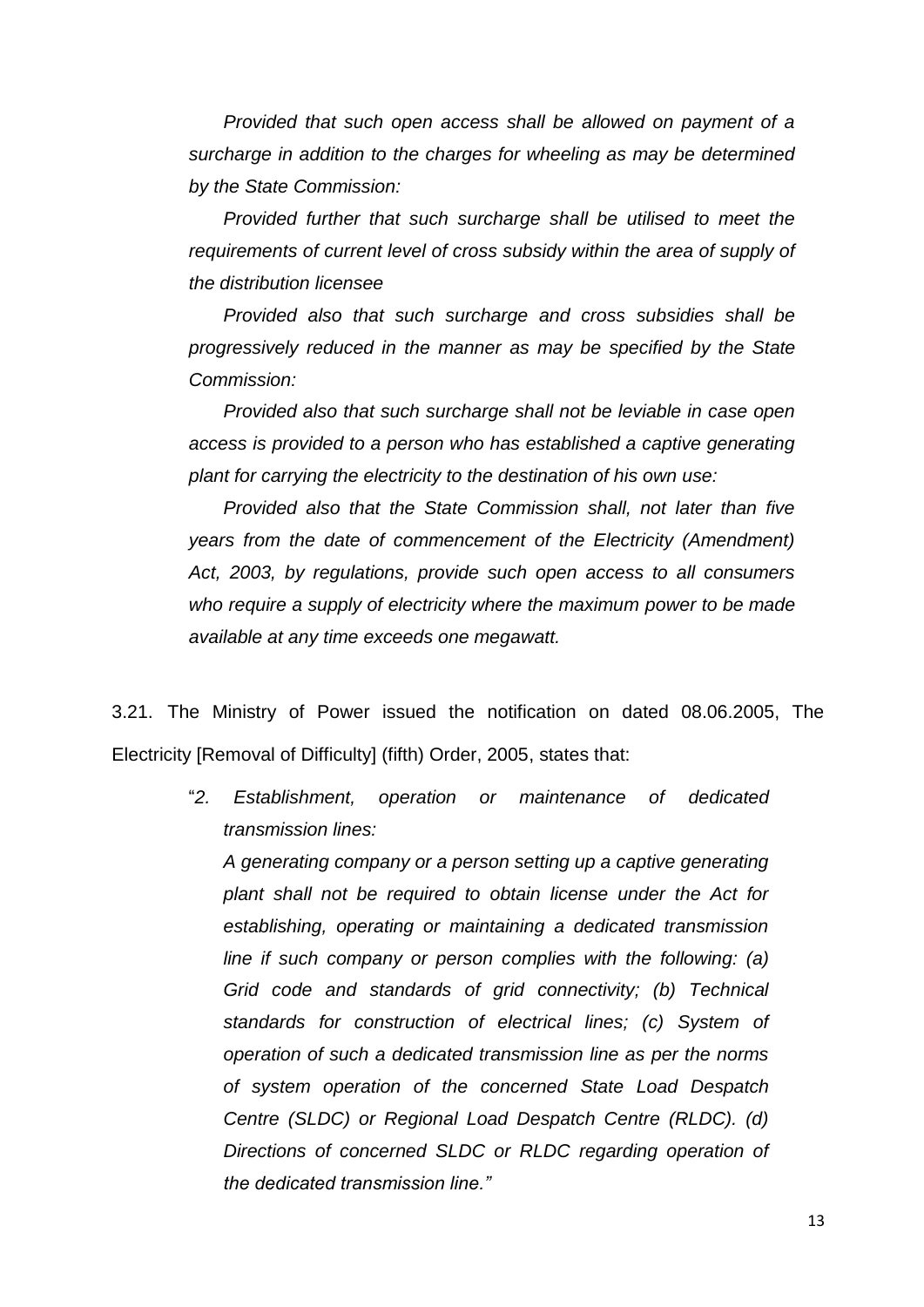3.22. A reading of the aforesaid provisions entails that a captive generating plant has a statutory right under section 9 to obtain open access, and to also source captive power to its captive users by laying down dedicated transmission lines. It is further evident that a CGP is not under any obligation to obtain any license from the Commission for effecting the sourcing of power through its own dedicated transmission line.

3.23. The power is sourced from a CGP to its captive user(s), then no cross subsidy surcharge is leviable as provided under section 42(2) of the Electricity Act, 2003. Furthermore, the said provision provides for payment of wheeling charges when open access is sought through the system of the distribution licensee. In the event power can be sourced without availing open access and consequently, not using the system of the distribution licensee, then no wheeling charges can be levied. Hence, it can be concluded that in a case where power is sourced by the CGP through a dedicated transmission line to its captive user(s), then neither wheeling charges nor any cross subsidy surcharge is applicable.

3.24. Therefore, it is the case of the Petitioner that in the present case the Respondent has no authority or jurisdiction to levy any wheeling charges as power is being sourced through the 11 KV dedicated transmission line, without using the system of the said Respondent.

3.25. The above statutory scheme has been analysed by the Hon"ble APTEL in various judgments. The Hon"ble APTEL vide its judgment dated 25.05.2009 passed in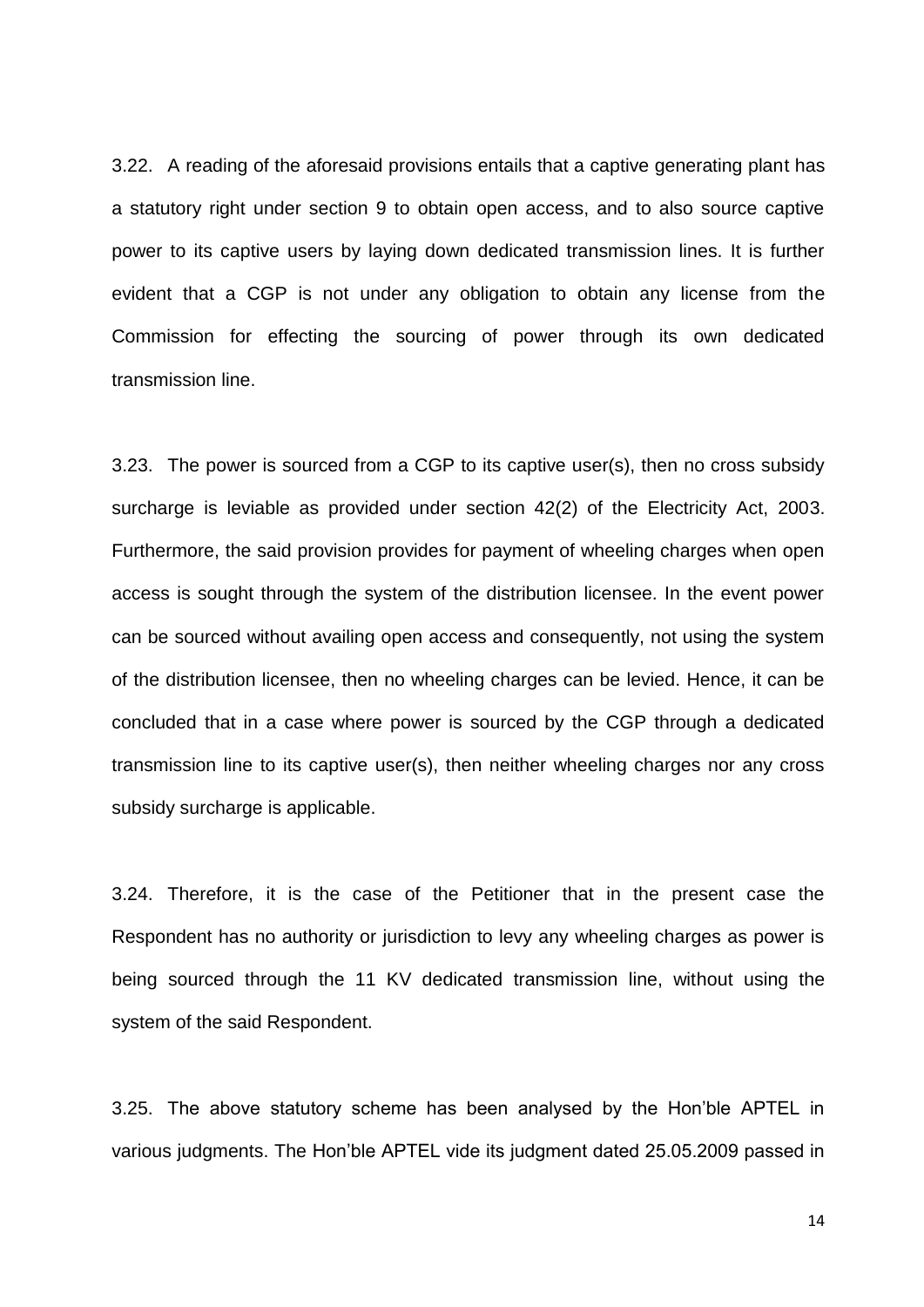the case of Nalwa Steel & Power Ltd. Vs CSPDCL &Anr. (Appeal No. 139 & batch – 2009 ELR (APTEL) 609] held that the dedicated transmission line can be laid by generating company to the place of consumption of the consumer when a place of consumption is a load centre. Similar decision was reiterated in Appeal No. 10 of 2008 on 22.9.2009 in the case of Dakshin Gujarat VidyutVitran Nigam Ltd. v. Gujarat Electricity Regulatory Commission. The relevant extract of the said judgment is reproduced hereinbelow:

"*11) The new Act envisages grant of transmission license. The new Act also envisages supply by the generating company and the captive generating company to a consumer. When a captive generating company supplies to a consumer, as permitted by the second proviso to Section 9(1) of the Act, such supply would be subject to the regulation for open access [Section 42(2) of the Act). Obviously such open access regulations are required to be followed when open access is availed of, if no open access is availed of, as not necessary or because no existing network is available, it cannot be said that the captive generating company cannot supply under the enabling provision because the generating company has laid its own lines and the existing transmission utility has not laid its lines so far. If the term 'subject to' is interpreted to mean 'only under' it may lead to absurd result. For example, if the consumer is situated at a close proximity to the captive generating station and the existing network is at a distance of several kilometers, the captive generating company will then have to route the electricity first to the existing lines and then back to the consumer and pay the charges for using open access. The legislature, we can safely conclude, meant that if a captive generator wants to supply electricity to a consumer, it will be entitled to use the lines of any transmission or distribution licensee on complying with the relevant rules and on payment of the required charges and not that even if the existing lines are too far away, the generating company cannot directly supply to a consumer*.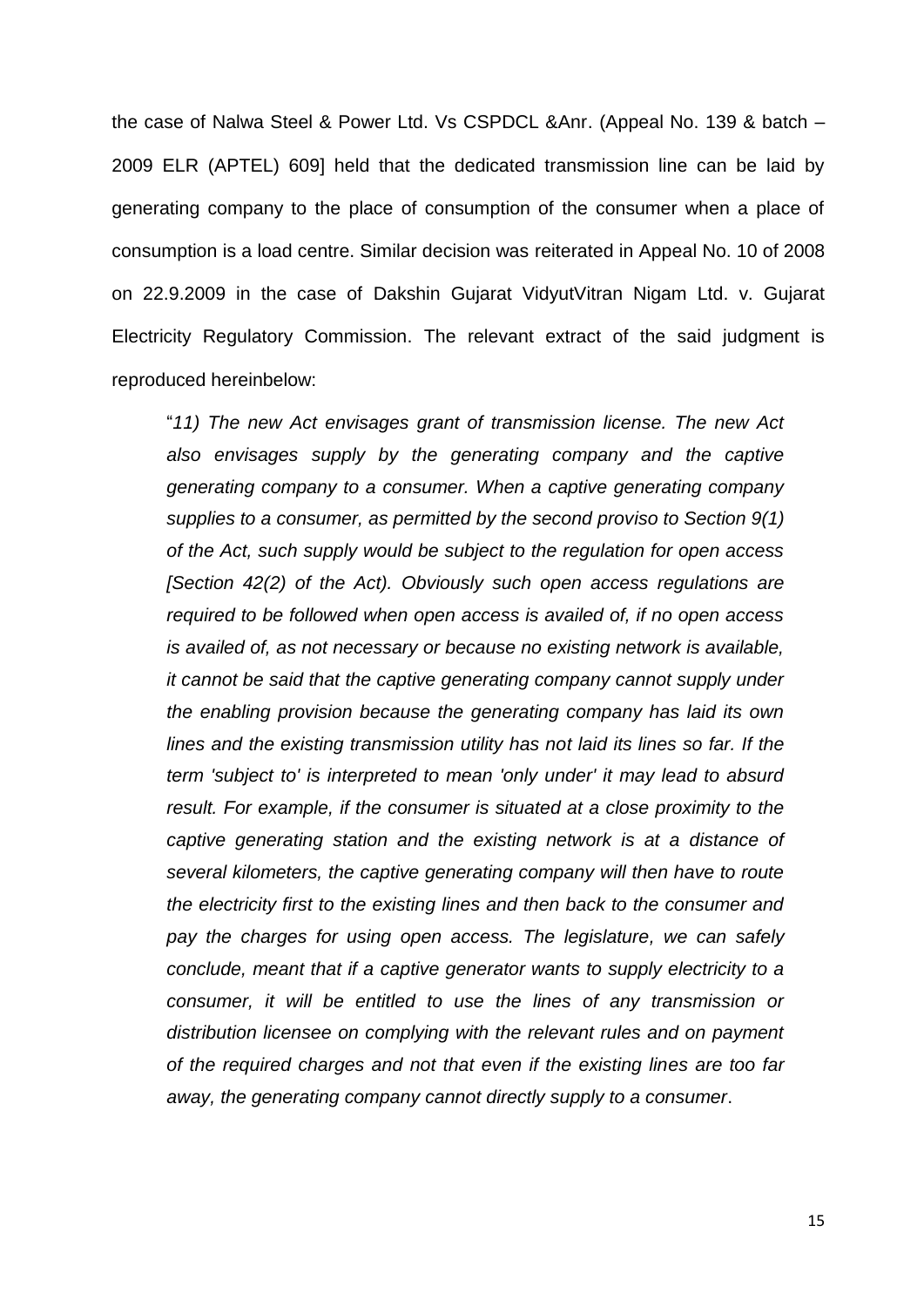*12) The Act permits a captive generating company and a generating company to construct and maintain dedicated transmission lines 'Dedicated Line' as per Section 2(16) means any electric supply line for point to point transmission which connects electric lines or electric plants to "any transmission lines or sub stations, or generating stations or load centers". Load centre, it is said is conglomeration of load and not an individual industry/factory as consumer. According to Mr.Ramachandran, advocate for the Commission, a load centre cannot be a consumer because if the two could be the same, Section 10 would permit a generating company to reach a consumer through such dedicated line which will amount to distribution which is not permissible except with a license. We are not in agreement with Mr.Ramachandran. A dedicated line can go, admittedly, from the captive generating plant to the destination of its use. Such destination, i.e. the point of consumption, has to be covered by the term 'load centre'. The consumption point is neither electricity transmission line nor substation or generating station. Hence, the only way such a line can be termed dedicated transmission line when we treat the point of consumption as a 'load centre'. In other words, a single consumer can be a*  load centre. A dedicated transmission line can go from the captive *generating station to a load centre and such load centre can also be a consumer. Section 9 of the Act with the amendment of 2007 specifically provides that to supply to a consumer, the captive generating station shall not need a license. No such exemption has been given to a generating station under Section 10 of the Act. In this view one may say that a generating company may need license to supply to a consumer through a dedicated line. For our purpose, the issue is irrelevant and we need not delve much into it. JSPL is supplying from its captive generating plant to Nalwa for which it needs no license*."

3.26. In furtherance to the above, reference may also be made to the judgment of the Hon"ble APTEL passed in Appeal No. 119 of 2009 titled as Chhattisgarh State Power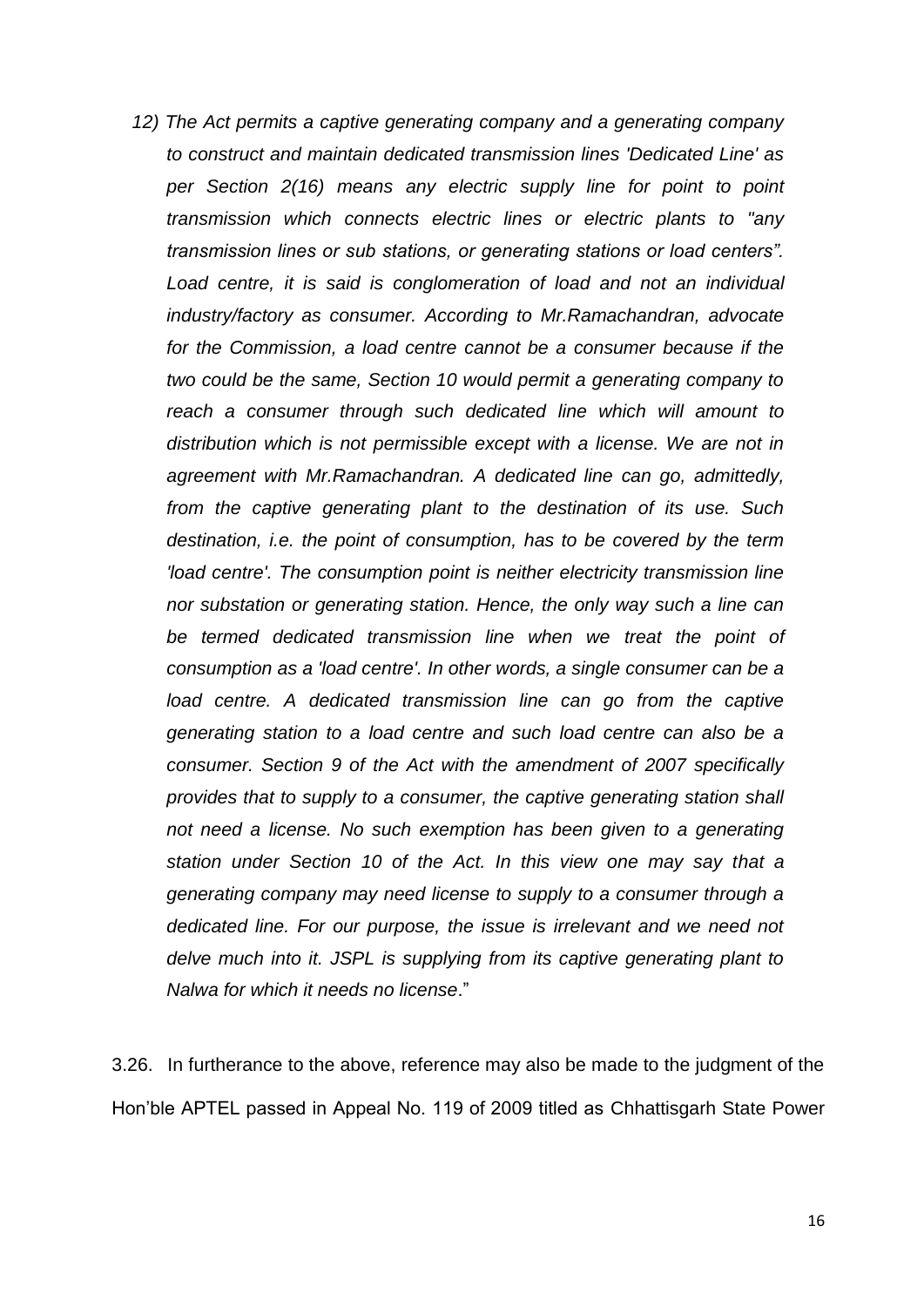Distribution Co. Ltd Vs. Aryan Coal Beneficiations Pvt. Ltd. The relevant extract of the said judgment is reproduced hereinbelow:-

- *"12. The perusal of these Sections would make it clear that the first and 2" proviso to Section 9 when it is read together would clearly envisage for the supply of electricity generated to any consumer subject to regulations made under sub-section 2 of Section 42. Similarly, sub-section 2 of Section 10 also would envisage for the supply of electricity by a generating company to a consumer by a generating company to any licensee in accordance with this Act and the rules and regulations made thereunder and subject to the regulations made under sub-section (2) of Section 42. While the proviso to section 9 uses the expression "the supply of electricity by generating plant through the grid", there is no such qualification provided for in sub-section 2 of section 10. Thus, these sections would make it evident that it is open to the generating company as well as captive plant to supply electricity to end users*.
- *13. Further the consumption by a non-captive generating plant of its own electricity generation by itself is not prohibited under the Act. Similarly, the transmission of electricity by a non-captive generating plant for selfconsumption by a dedicated transmission line is also not prohibited. It is well settled in law that what is not barred or what is not prohibited is permissible and there can be no action at all for carrying out which is not prohibited by the statutory provisions. The following is the relevant portion of observations made by the Hon'ble Supreme Court in the case of Suresh Jindal Vs BSES Rajdhani Power Ltd. - (2008) Vol-1 SCC 341. "Section 20 operates one filed namely, conferring a power of entry on the licensee. The said provision empowers the licensee inter-alia to alter a meter which would include replacement of a meter. It is an independent general provision. In the absence of any statutory provision, we do not see any reason to put a restrictive meaning thereto. Even under the General Clauses Act, a statutory authority while exercising the statutory power may do all things which are necessary for giving effect thereto. There does not exist any provision in any of statutes referred to*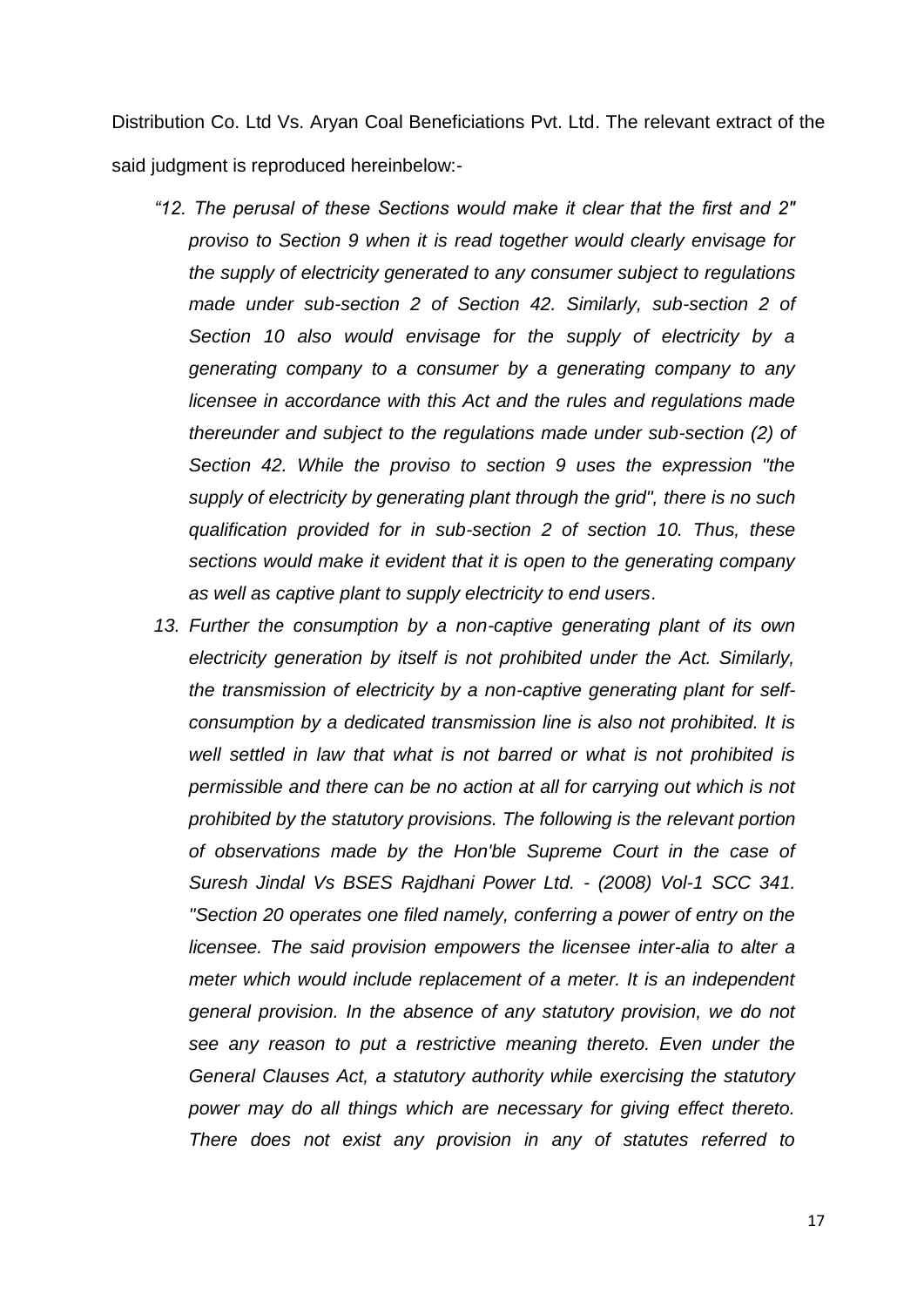*hereinbefore which precludes or prohibits the licensee to replace one set of meter by another*."

*14. It cannot be disputed that when the power plant from which electricity is made available is a captive power plant, no cross subsidy charge is payable. In the same way, if it is not a captive power plant then the cross subsidy is payable...."*

3.27. The Hon"ble APTEL in the judgment passed in Appeal Nos. 171, 172 &10 of 2008 titled as Kadodara Power P Ltd. &orsVs GERC &Ors., while considering the moot question that whether any license is required for the CGPs to transmit power to the members of special purpose vehicle/ the captive user(s), examined the scope and ambit of Section 9 of the Electricity Act, 2003. In this regard, the Hon"ble APTEL observed that Section 9 grants the owner of a CGP the right to open access for the purpose of carrying electricity from the CGP to the destination of its use. It was further held that Section 9 also permits the CGP owner to have dedicated transmission lines. The relevant extract of the said judgment is reproduced hereinbelow:

- "*22) M/s. Kherani Paper Mills Ltd. claims to be a captive user and not a third party. In case M/s. Kherani Paper Mills Ltd. can be treated to be a captive user there is no question of any license because consumption by it will be equal to consumption by the owner of the captive generating plant. In case it is treated to be merely a consumer and not the owners of the CGP section 9 will come to the aid of M/s. Gayatri Shakti Paper & Board Ltd. which by a proviso exempts the captive generating plant from needing a license for supply to any consumer or to any licensee.*
- *24) Even before the second proviso to section (1) was brought in, in June 2007, the section granted the owner of a CGP the right to open access for the purpose of carrying electricity from the CGP to the destination of its use. Section 9 also permitted the CGP owner to have dedicated transmission lines. Even if, M/s.*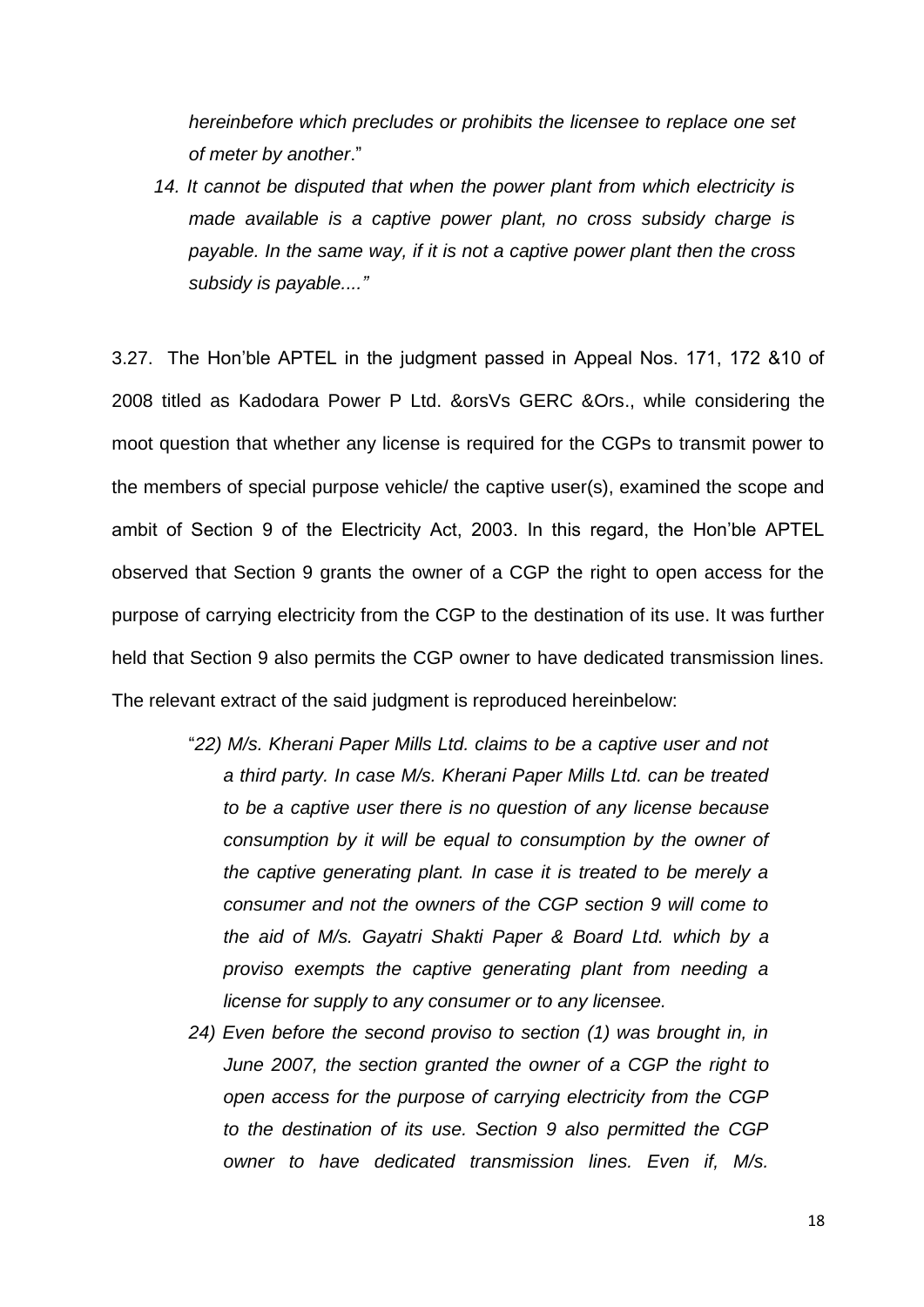*KheraniPaper Mills Ltd., is not the owner of the CGP it can get a supply from the CGP of M/s. Gayatri Shakti Paper & Board Ltd. as a consumer and for such a supply no license is required by the CGP. The newly added proviso, quoted above, requires that a supply to a consumer although without a license would be subject to Regulation for open access. In an earlier judgment in appeal No. 139 of 2007 titled M/s. Nalwa Steel & Power Ltd. Vs. Chhattisgarh State Electricity Board &Ors. Decide on 20.05.09 we expressed the view that open access regulations are required to be followed when open access is availed of and that if no open access is availed of as not necessary or because no existing network is available the captive generating company cannot be prevented from supplying to a consumer by laying its own dedicated line. The following part from our earlier judgment can be quoted with profit:*

*25) Hence we can conclude that M/s. Gayatri Shakti Paper & Boards Ltd. does not need any license for supplying power to M/s. Kherani Paper Mills Ltd*."

3.28. The law pertaining to the dedicated transmission line has been made crystal clear by the Hon"ble APTEL in the judgment of JSW Steel Limited v. Karnataka Electricity Regulatory Commission Appeal Nos. 136 of 2011, 162 of 2011, 167 of 2011, 137 of 2011 and 163 of 2011. In the said judgment the Hon"ble APTEL categorically held that so long as the power generated by the captive power plant is sourced to captive consumers through the own lines of the captive power plant and without using the network of transmission and distribution licensee it satisfies the requirement of dedicated transmission line as per section 9 of the Act. The relevant extract of the said judgment is reproduced hereinbelow: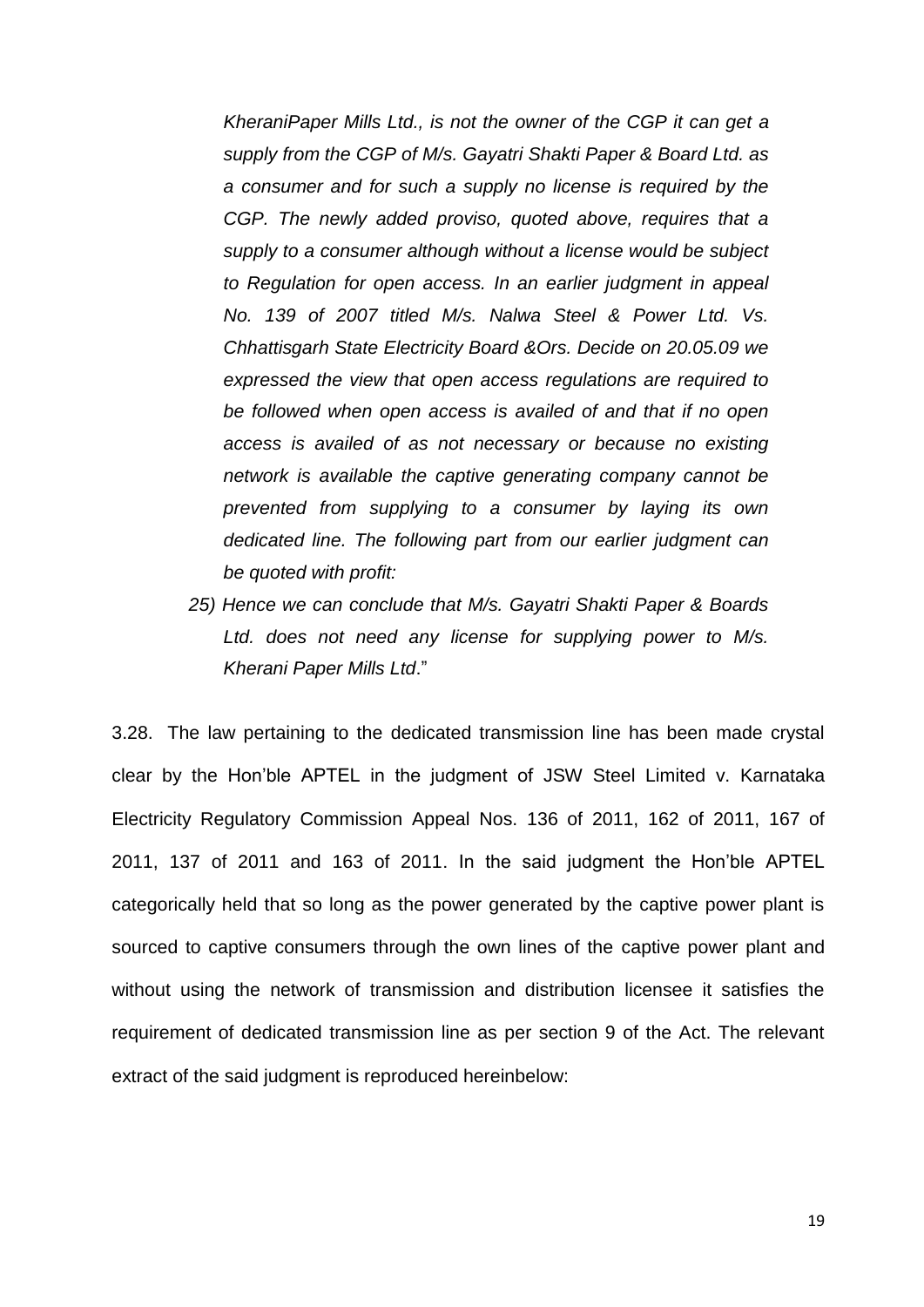- "*f) Whether there has been use of distribution or transmission network by the Appellant in Appeal no.136 of 2011. The issue no. e) (sic it is f) is whether the transmission line used by the Appellant is dedicated transmission line or not. The learned advocate for the Chief Electrical Inspector very forcefully argued that consumption in support of this argument, there is no evidence. The Commission also does not hold that the status of the transmission line from the captive power plant to the place of consuming entities is not dedicated transmission line. It goes undisputed that all the electric lines used for supply of electricity by JSW Steel to the place of use are within the premises of JSW Steel and not outside thereof. Where the conveyance of electricity by JSW Steel to the point of consumption is the own lines of JSW Steel it cannot be said that the lines of the distribution company namely Gulbarga Electricity Supply Company Ltd. has been used. The issue is decided in favour of the JSW Steel Ltd*.
- *33. With regard to issue no. f), we confirm the finding of the Commission that so long as the power generated by the captive power plant is supplied to captive consumers through the own lines of the captive power plant and without using the network of transmission and distribution licensee it satisfies the requirement of dedicated transmission line as per section 9 of the Act.*

3.29. In addition to the above, the Hon"ble APTEL in the judgment passed in Appeal No. 28 of 2005 titled as Kalyani Steels Limited Vs. Karnataka Power Transmission Corporation Limited and Ors.examined the scope and ambit of the applicability of wheeling charges in case of dedicated transmission line. In this regard, it was observed by the Hon"ble APTEL that the liability to pay wheeling charges arises only when distribution system and associated facilities of a transmission licensee or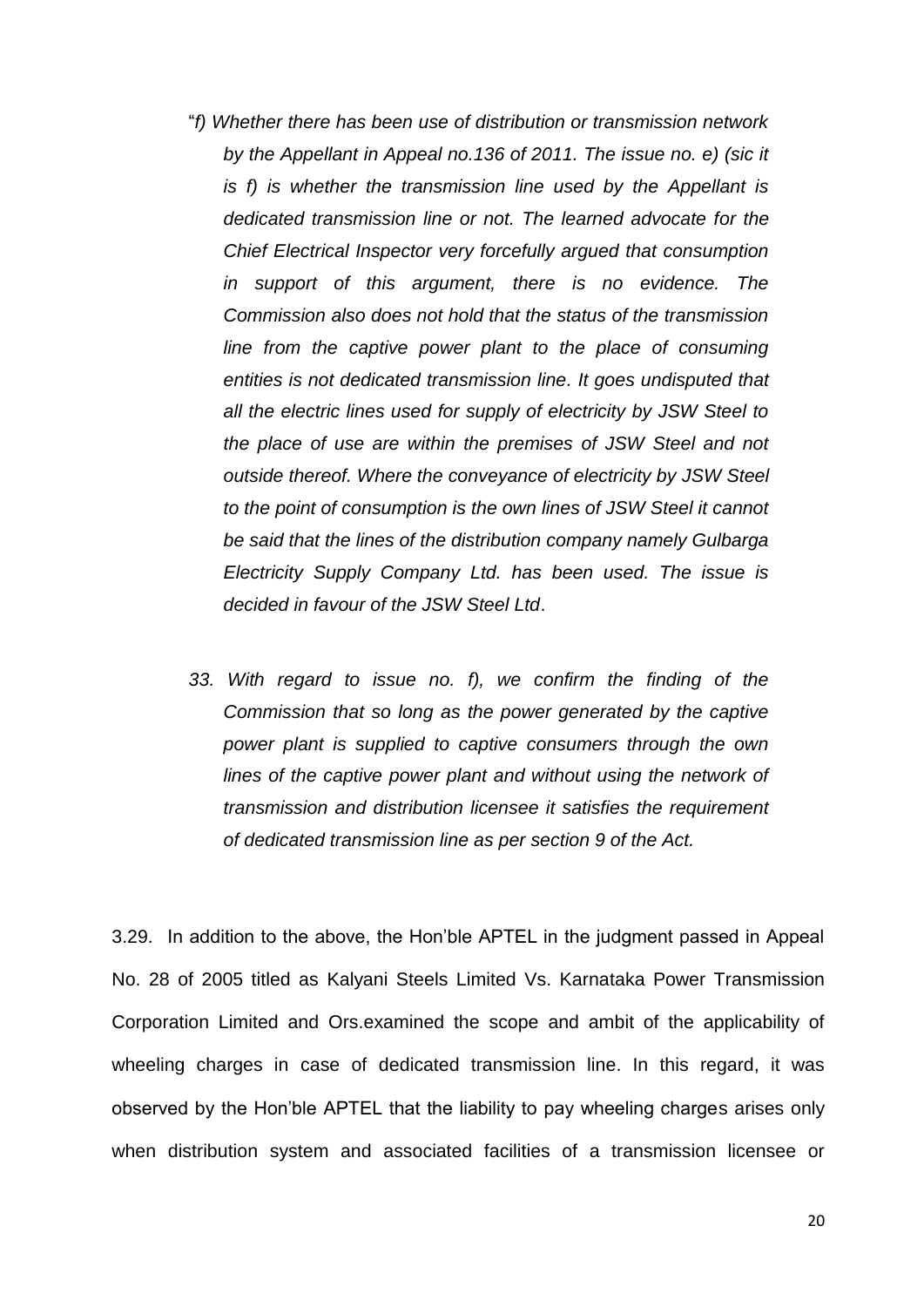distribution licensee are used by another person for the conveyance of electricity on payment of charges to be determined under Section 62 and not when the consumer uses its dedicated lines of its own. The relevant extract of the judgment is reproduced hereinbelow:

*"36. No such arrangement as relied in the said pronouncements has been pleaded or placed by the Respondents to show that it is a joint venture and that the Respondents have become the exclusive owners. To the contra, the Respondents have placed the Karnataka Government Notification, the portions of which are already extracted above would go to show that the Respondents are not the owners of the transmission line but it could, if at all invoke the rule in respect of service line. So long as the second Respondent or for that matter the first Respondent, is not the owner nor it had invested its funds in the said line nor there is a vesting by operation of statutory provision, it would be inequitable on the part of the Respondents to claim transmission charges when no part of the capital expenditure had been incurred by it. It would be inequitable on the part of the Respondents to claim transmission charges for the 7.25 km long dedicated 220 KV transmission line as the appellant has not relinquished its interest and the Respondents have not acquired title to the said line in a manner known to law. That apart when the Respondents could not in law include the value of line in its capital, and claim return according to the above pronouncements, it is legally not permissible for them to claim transmission charges. Of course, the Respondent who is operating and maintaining the line will be entitled to collect or reimbursement of the expenses incurred in that behalf and nothing more. Therefore, it follows the appellant is not liable to pay transmission charges for the said 7.25 km long dedicated line put up at its cost for exclusive transmission of power to its plant. However, the appellant shall be liable for O & M charges and it shall reimburse the same to the Respondent who maintains, besides bearing the cost when replacement of line is required by contingencies.*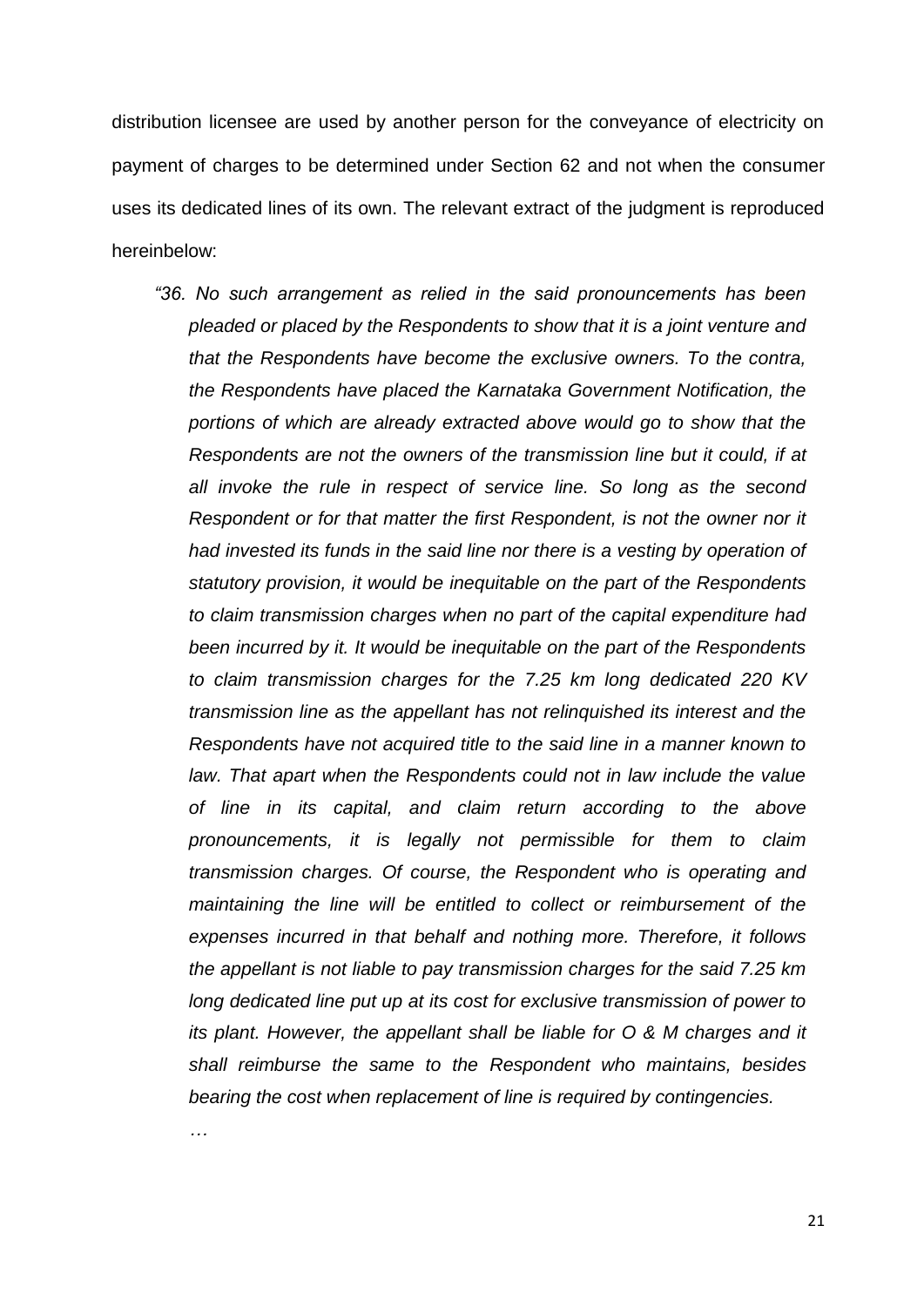- *39. Wheeling is defined in Section 2(76) and it reads thus:*
- *"(76) "wheeling" means the operation whereby the distribution system and associated facilities of a transmission licensee or distribution licensee, as the case may be, are used by another person for the conveyance of electricity on payment of charges to be determined under section 62" On careful analysis, it is clear that liability to pay wheeling charges arises only when distribution system and associated facilities of a transmission licensee or distribution licensee are used by another person for the conveyance of electricity on payment of charges to be determined under Section 62 and not when the consumer uses its dedicated lines of its own.*
- *40. In the present case and on the admitted facts, no part of the distribution system and associated facilities of the first Respondent transmission licensee or the second Respondent distribution licensee is sought to be used by the appellant for the transmission of power from Grid Corporation, from injecting point (sub-station) to appellant's plant. Therefore, the definition as it stands, the appellant is not liable to pay wheeling charges and additional surcharge for the Open Access in respect of which it has applied for. In terms of Sub-section (4) of Section 42, the payment of additional surcharge on the charges of wheeling may not arise at all. Yet the appellant is liable to pay surcharge, whether he is liable to charges for wheeling or not and on the second point we hold that the appellant is liable to pay surcharge and not additional surcharge which may be fixed by the third Respondent, State Regulatory Commission."*

3.30. In addition to the above the Hon"ble APTEL in Appeal No. 245, 176, 237 and 191 of 2012 titled as Steel Furnace Association of India Vs. Punjab State Electricity Regulatory Commission &Anr.,has categorically held that a consumer directly connected to the transmission system can avail open access by payment of transmission charges and surcharge, and further the consumers cannot be made to pay wheeling charges for the distribution system which has not been used by them in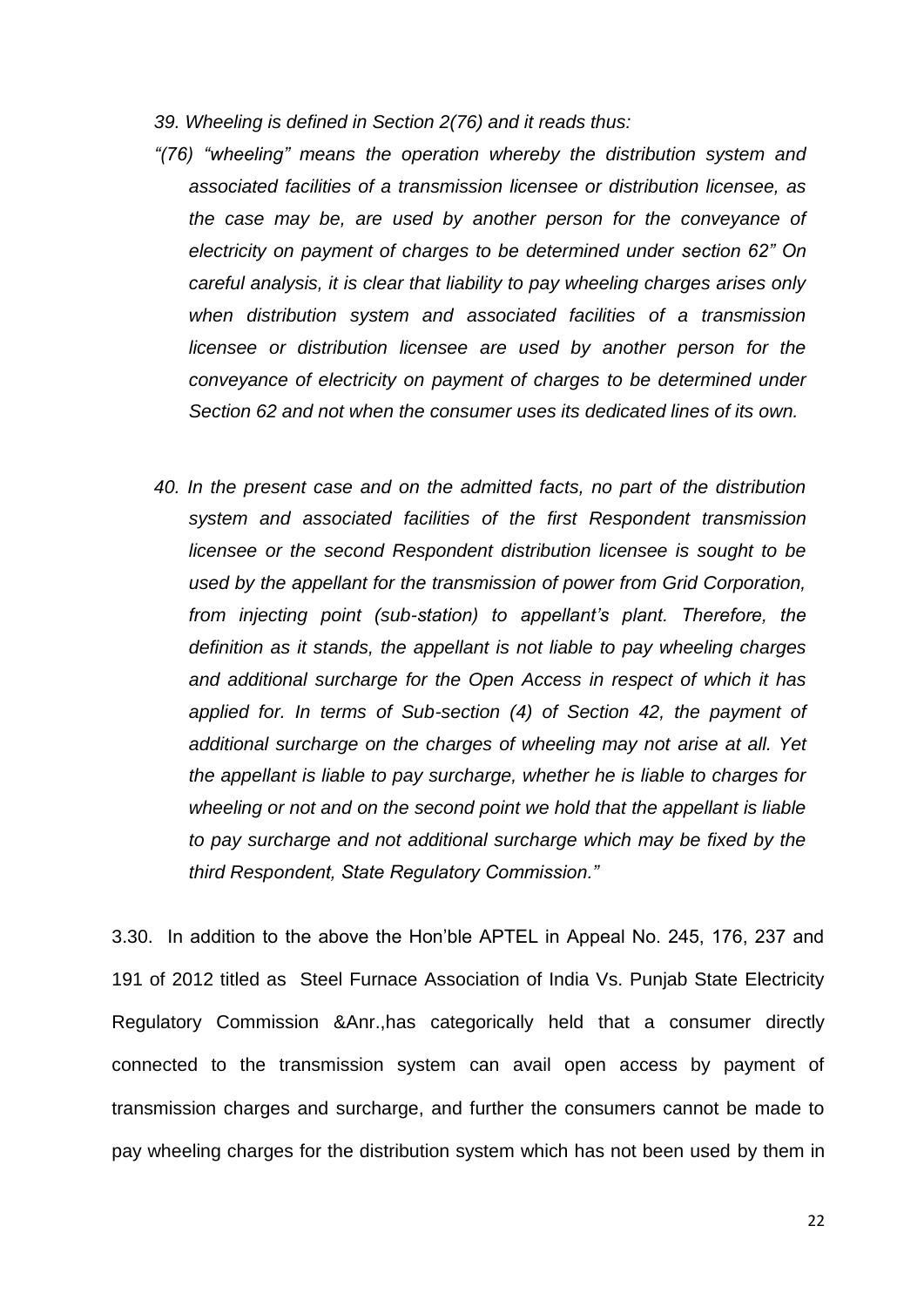conveyance of electricity under Open Access. The relevant paras of the judgement are reproduced hereinbelow:

> *"54.Thus, we find that the levy of wheeling charges on consumers not using the distribution system for conveyance of electricity in Open Access is contrary to the scheme of the Electricity Act, 2003, Tariff Policy and the dictum laid by this Tribunal. A consumer directly connected to the transmission system can avail open access by payment of transmission charges and surcharge (as determined by the State Commission). However, the surcharge has to be passed on to the distribution licensee for meeting the current level of cross subsidy. The levy of wheeling charges for such consumers connected to the transmission licensee (220 kV and 132 kV in the present case) is also in contravention with Regulation 25(1) and Regulation 15. The Amended Regulation 25(5) enable the State Commission to determine the wheeling charges applicable to open Access customers in the Tariff Order. The State Commission should have determined the wheeling charges in conformity to the Scheme of the Electricity Act, National Electricity Policy, Tariff Policy and various Sections of its Regulations (Regulation 15 and 25 (1). The Open Access customers have to bear the surcharge as determined by the State Commission to meet the requirement of current level of cross subsidy. They cannot be made to pay wheeling charges for the distribution system which has not been used by them in conveyance of electricity under Open Access. If the existing consumers of the distribution licensee seeking Open Access are resulting in stranded costs to the distribution licensee due to its obligation to supply, then the remedy lies in levy of additional surcharge as provided for in the Electricity Act.*

*... ... ... ...*

*58. We feel that the wheeling charges for the period from 7.5.2012 to 31.3.2013 have not been determined according to the provisions of the Electricity Act, National Electricity Policy, Tariff Policy and*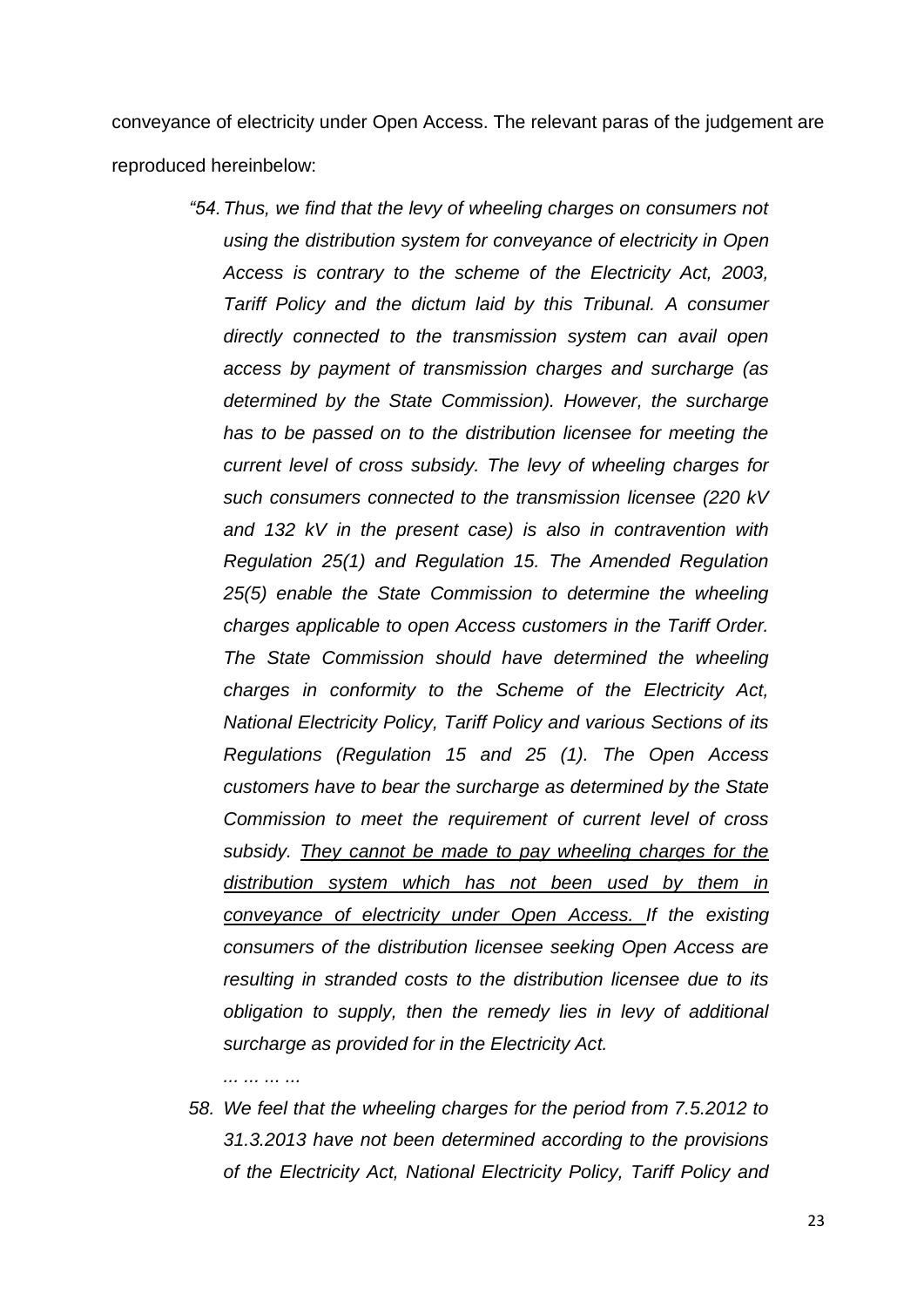*the comprehensive consideration of the Open Access Regulations for the following reasons:*

*(i) Levy of wheeling charges from the Open Access consumers directly connected to the transmission system of the transmission licensee and are not using the distribution system of the distribution licensee for conveyance of electricity under Open Access in contravention to the scheme of Open Access under the Electricity Act, Tariff Policy and the dictum of this Tribunal in earlier judgment."*

3.31. It the view of the above, the statutory scheme as expressly elucidated hereinabove and also in view of the principles laid down by the Hon"ble APTEL in its various judgments, conclusively permit a CGP to construct and maintain dedicated transmission lines without the requirement of a license, and further, no wheeling or transmission charges are payable when power is sourced through such dedicated lines to the captive users.

3.32. In the current transaction, the Petitioner requested the Respondent and the SLDC to accord its approval to the said Petitioner for wheeling power to one of its captive user(s) *viz*. Respondent No.2 through 11 kV dedicated transmission line vide its application dated 05.02.2021. In its application, the Petitioner sought for the captive approval for sourcing power to the Respondent No.2, which owns more than 26% ownership in the CGP, *viz*., OPG Energy Pvt. Ltd. and that the consumption can be monitored by a dedicated ABT meter installed at the plant.

3.33. In view of the submissions made hereinabove whereby the legal position is clear that no wheeling charges can at all be imposed by the distribution licensee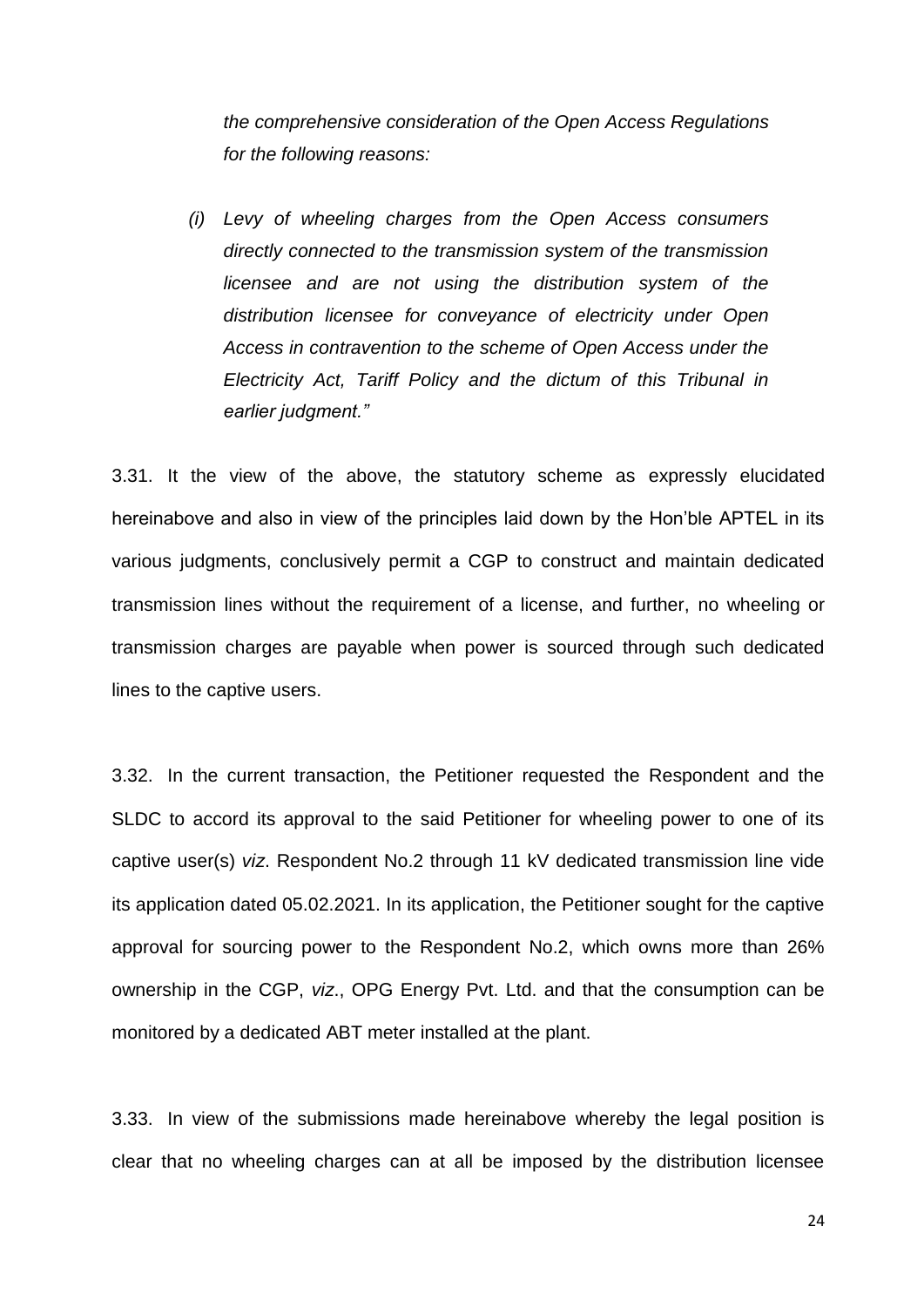(Respondent) upon the captive user or the CGP when such power is sourced through a dedicated transmission line in terms of section 9 of the Electricity Act, 2003.

3.34. Therefore, in view of the aforesaid, the Commission ought to clarify and hold that the Respondent cannot impose any wheeling charges for sourcing of captive power to the Respondent No.2. In the event the relief as sought is not granted by the Commission, then the same would lead to severe prejudice to be caused to the Petitioner.

#### **4. Contention of the petitioner in I.A.No.1 of 2021 in M.P.No.42 of 2021:**

4.1. The instant petition has been filed by the Petitioner seeking clarification from this Commission on whether Open Access charges out to be levied when a captive consumer is supplied with power through a dedicated transmission line. The captive consumer of petitioner is arrayed as the  $2^{nd}$  Respondent herein.

4.2. After filing of the petition, Applicant herein, vide written instructions dated 22.10/.2021, instructed the counsel on record to submit at the hearing to withdraw the instant petition as the Respondent TANGEDCO had not proceeded with any demand.

4.3. The instant petition was listed for hearing on 26.10.2021, on which date such submission was made and withdrawal was conditional upon counsel/party filing a withdrawal memo or make an endorsement.

4.4. However, subsequent thereto, when the Applicant had discussions with the licensee, it was deemed appropriate that this issue received the regulatory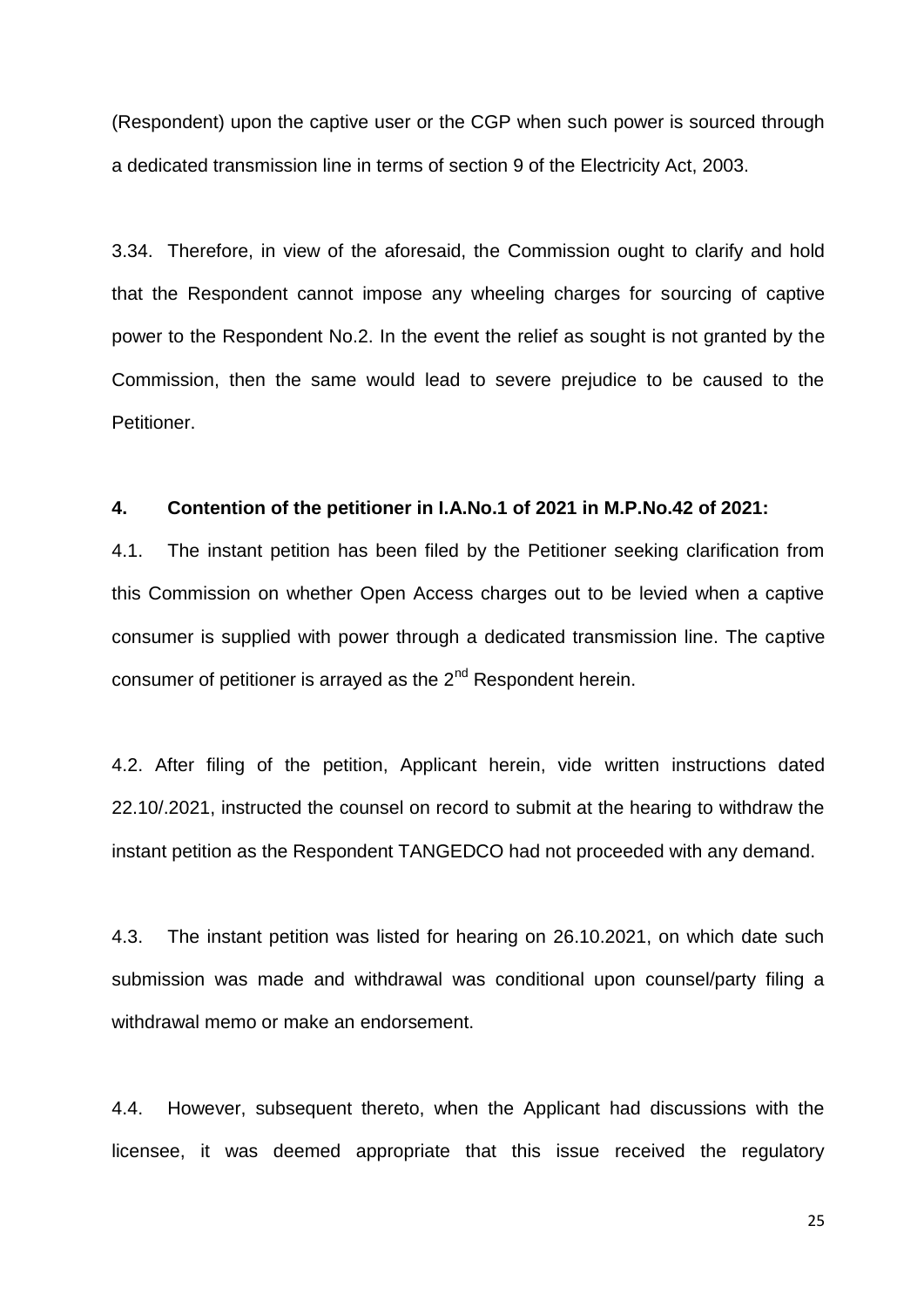consideration. This is for the reason that the licensee is also awaiting a clear determination in this regard and on the basis of the ruling in the petition would take a final decision. It appears that the internal proposal of the licensee is still under consideration.

4.5. For this reason, the Applicant had instructed its counsel not to file a withdrawal memo and seeks to reinstate the instant petition and have a final adjudication by this Commission on whether OA charges are indeed payable when power is supplied through a dedication transmission line. Petitioner submits that the levy of OA charges in such a special circumstance requires regulatory adjudication which will provide clarity to all consumers, generators, and the Respondent TANGEDCO as this will be a final adjudication.

4.6. In view of the above, the petitioner prayed the Commission to post the instant petition for admission and hear it on merits.

### **5. Counter Affidavit filed by the Respondent:-**

5.1. Section 2(76) of the Electricity Act, 2003-defines as follows:

Section 2(76) : "Wheeling" means the operation whereby the distribution system and associated facilities of transmission licensee and distribution licensee, as the case may be, are used by another person for the conveyance of electricity on payment of charges to be determined under section 62;

From the above, it is observed that the liability to pay wheeling charges arises only when distribution system and associated facilities of transmission licensee or distribution licensee are used by another person for the conveyance of electricity on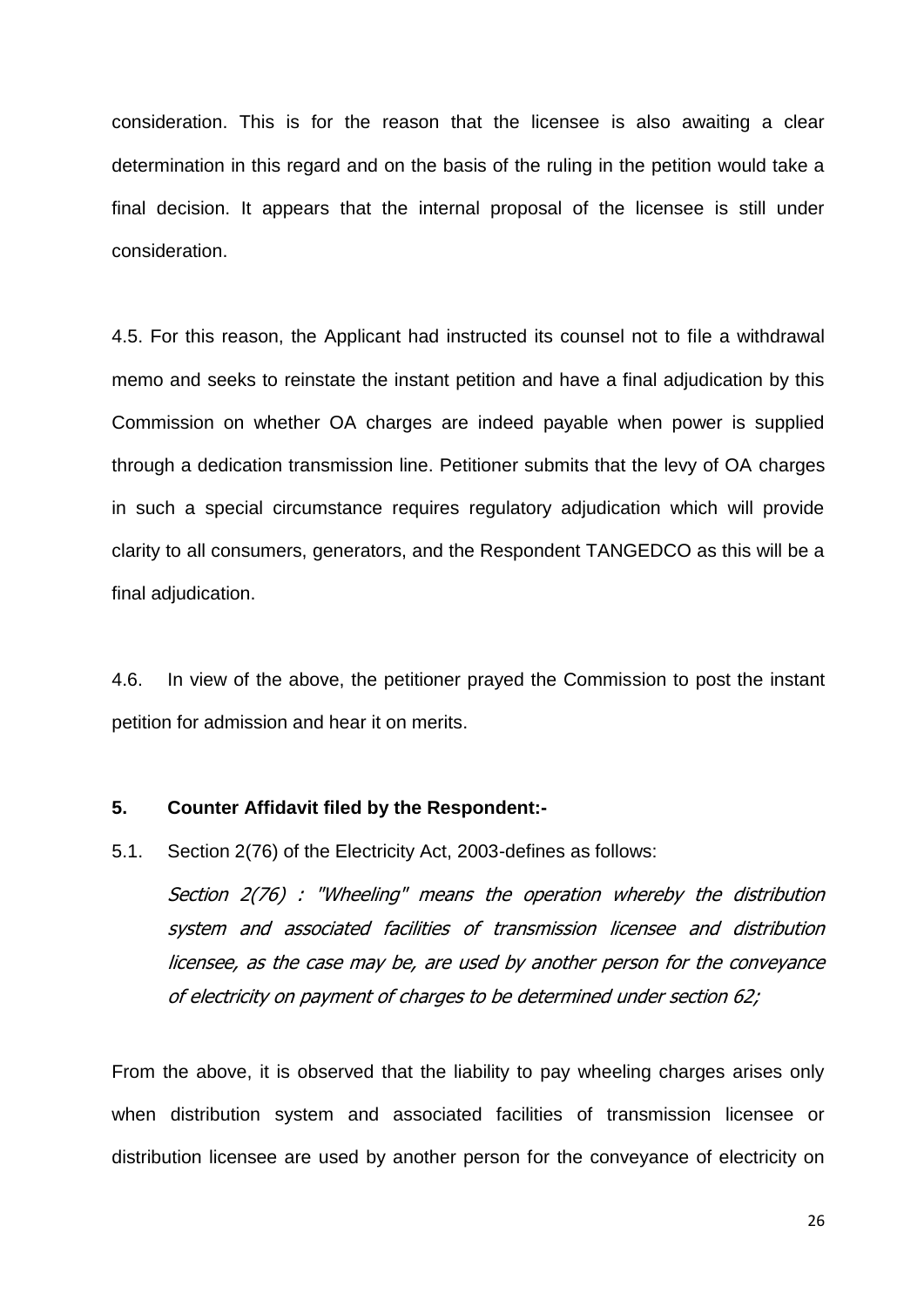payment of charges to be determined under section 62 and the wheeling charges shall not applicable when the consumer uses its dedicated lines of its own for wheeling, as per the Hon'ble APTEL's order dt. 29.03.2006 in Appeal No.28 of 2005 titled as Kalyani Steels Limited VsKarnataka Power Transmission Corporation Limited and Ors. 5.2. The Respondent has stated thatCross Subsidy Surcharge can be levied under Section 42 of the Electricity Act 2003. Section 42 of the Electricity Act, 2003 reads as under:-

"42. •---------- The State Commission shall introduce open access in such phases and subject to such conditions, (including the cross subsidies, and other operational constraints) as may be specified within one year of the appointed date by it and in specifying the extent of open access in successive phases and in determining the charges for wheeling, it shall have due regard to all relevant factors including such cross subsidies, and other operational constraints:

Provided that such open access may be allowed before the cross subsidies are eliminated on payment of a surcharge in addition to the charges for wheeling as may be determined by the State Commission:

Provided further that such surcharge shall be utilised to meet the requirements of current level of cross subsidy within the area of supply of the distribution licensee:

Provided also that such surcharge and cross subsidies shall be progressively reduced and eliminated in the manner as may be specified by the State Commission:

Provided also that such surcharge shall not be leviable in case open access is provided to a person who has established a captive generating plant for carrying the electricity to the destination of his own use.

(3) Where any person, whose premises are situated within the area of supply of a distribution licensee, (not being a local authority engaged in the business of distribution of electricity before the appointed date) requires a supply of electricity from a generating company or any licensee other than such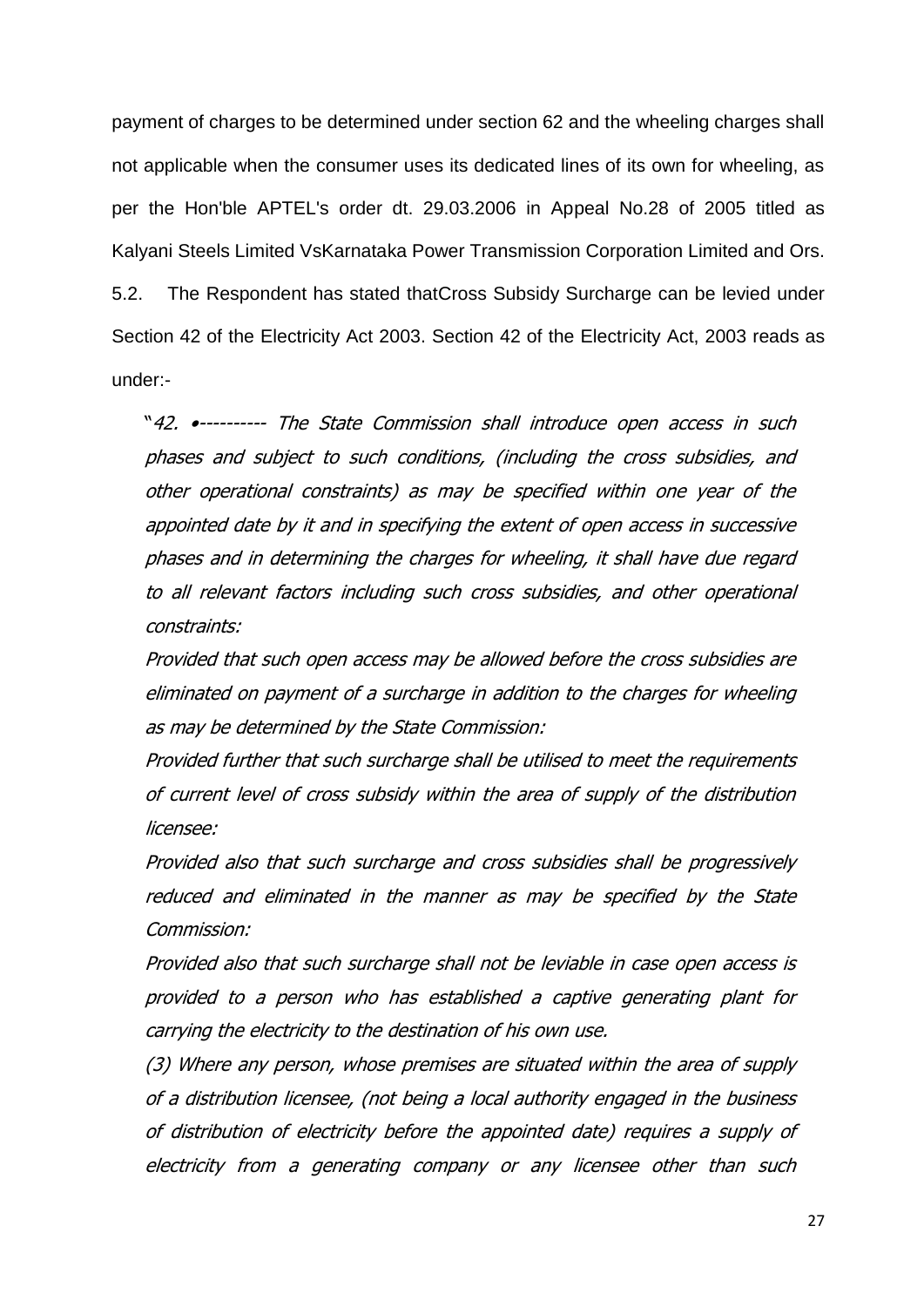distribution licensee, such person may, by notice, require the distribution licensee for wheeling such electricity in accordance with regulations made by the State Commission and the duties of the distribution licensee with respect to such supply shall be of a common carrier providing non-discriminatory open access.

(4) Where the State Commission permits a consumer or class of consumers to receive supply of electricity from a person other than the distribution licensee of his area of supply, such consumer shall be liable to pay an additional surcharge on the charges of wheeling, as may be specified by the State Commission, to meet the fixed cost of such distribution licensee arising out of his obligation to supply".

As per the Section 42(3), the Cross Subsidy Surcharge is compensation to the distribution licensee irrespective of the fact whether the licensee's line is used or not. What is important is that a consumer situated in an area is bound to contribute to subsidizing a low end consumer if he falls in the category of subsidizing consumer.

5.3. The Hon'ble Supreme Court of India in M/s. SesaSterlite Ltd Vs Orissa Electricity Regulatory Commission &Ors reported in (2014) 8 SCC 444 held that the Cross Subsidy Surcharge is a compensation to the distribution licensee irrespective of the fact whether it's line is used or not. What is important is that a consumer situated in an area is bound to contribute to subsidizing a low end consumer if he falls in the category of subsidizing consumer. Once a CSS is fixed for an area it is liable to be paid and such payment will be used for meeting the current levels of cross subsidy within the area. Therefore, the when the consumer uses its dedicated lines of its own for wheeling, the Cross Subsidy Surcharge is applicable to that category of the consumer if he loses his captive status. Hence, the contention of the petitioner that where power is sourced by the CGP through a dedicatedtransmission line to its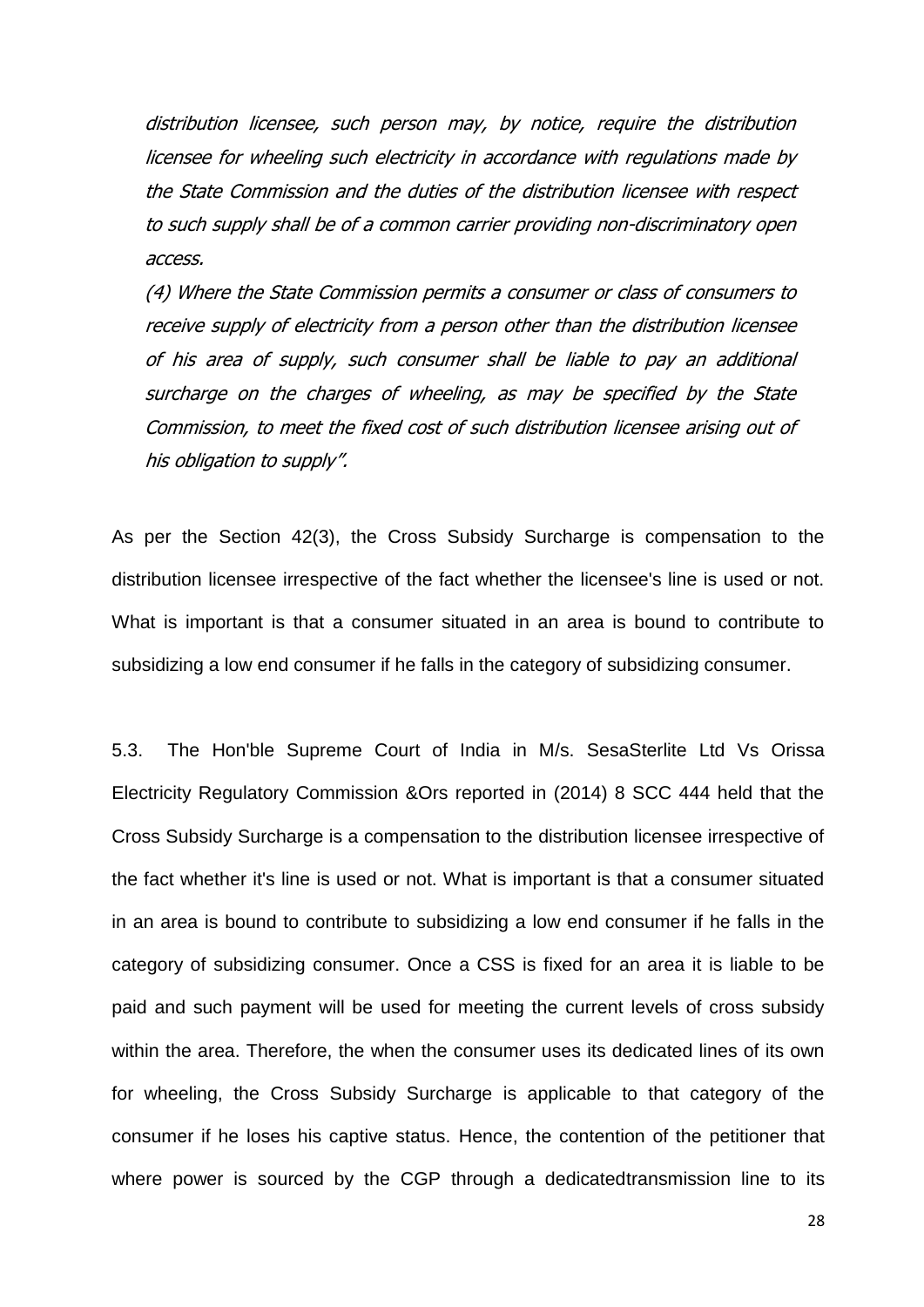captive user(s), the Cross Subsidy Surcharge is not applicable is not sustainable one in a circumstance of losing his captive status.

5.4. With the above submission,  $1<sup>st</sup>$  Respondent has prayed the Commission to dispose of the above petition.

# **6. Written submission of the 1st Respondent:**

The 1<sup>st</sup> Respondent furnished the similar submissions in its Written submission what are all the averments made in its Counter, hence it is not repeated here.

## **7. Findings of the Commission:**

7.1. The petitioner has filed this petition seeking to clarify that no "Wheeling charges" are payable wherein a captive consumer is being supplied electricity through a dedicated transmission line and is situated within the same premises of the generating plant.

7.2. M/s.OPG Energy Private Limited executed an Energy Wheeling Agreement with the TANGEDCO on 30<sup>th</sup> day of March 2021 for the parallel operation of the Captive Generating Plant (CGP) and wheeling of energy from such CGP to the destination of its use through Transmission / Distribution network of a quantum of 5.35 MW. The petitioner in their application has proposed to wheel energy from their CGP to 12 Captive users using TANGEDCO"s distribution network and one No. M/s.AAA Plus Trading Pvt. Ltd., through their dedicated transmission line.

7.3. The petitioner also stated that AAA Plus Trading Private Limited is the captive consumer owning 26% shares of the Petitioner Company and as such, AAA Plus Trading Pvt Ltd., is availing power directly via an 11 kV dedicated transmission line from its CGP generator. The petitioner's application for granting of approval for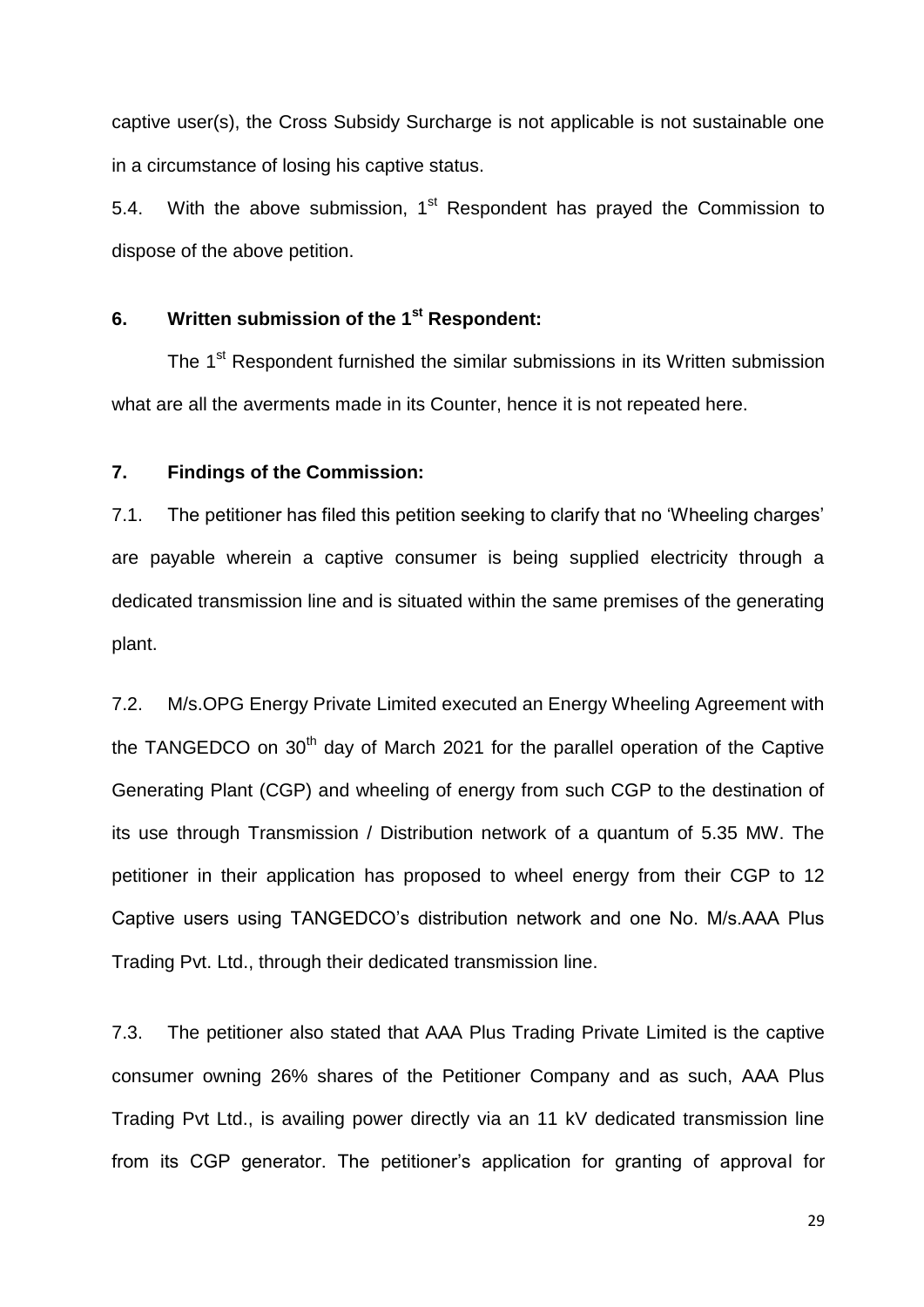wheeling of 6.669 MW to its 13 number of captive users and one number of captive user i.e., Respondent No.2 AAA Plus Trading Pvt Limited situated within the plant premises of the Petitioner, not granted by the State Load Despatch Centre for the reason that the Captive user of the CGP are holding only 1.74% of the total paid-up equity share capital with voting rights. In this connection, the petitioner had a meeting with the TANGEDCO on 12.03.2021 during which the TANGEDCO stated that the dedicated transmission line from the CGP of the petitioner to its captive user, is part of the distribution system of the TANGEDCO. And TANGEDCO was of the opinion that the  $2^{nd}$  Respondent (AAA Plus Trading Pvt Ltd.,) is liable to pay Wheeling charges for the power consumed through the dedicated transmission line.

7.4. The Petitioner is of the view that sourcing of power from its CGP to Captive user through dedicated transmission line is permissible without payment of Wheeling charges. The parties concluded between them, in that meeting held on 12.3.2021, that the Petitioner shall pay the Wheeling charges under protest for such wheeling arrangement until the parties get the issue clarified by the Commission.

7.5. TANGEDCO accorded wheeling approval subject to an understanding held between the parties, as below –

"3.0) In this connection, it is submitted that Sec 9(1) of the Electricity Act, 2003 states that a person may construct, maintain or operate a captive generating plant and dedicated transmission lines.

xxxx xxxx xxxx As per the above, the lines connecting the generating station with the point of consumer's installation is deemed to be the distribution system of the licensee in whose area the consumer is located. The dedicated transmission lines even though laid by the generator / consumer would belong to the licensee as in any case the cost of lines would be collected from the party seeking such line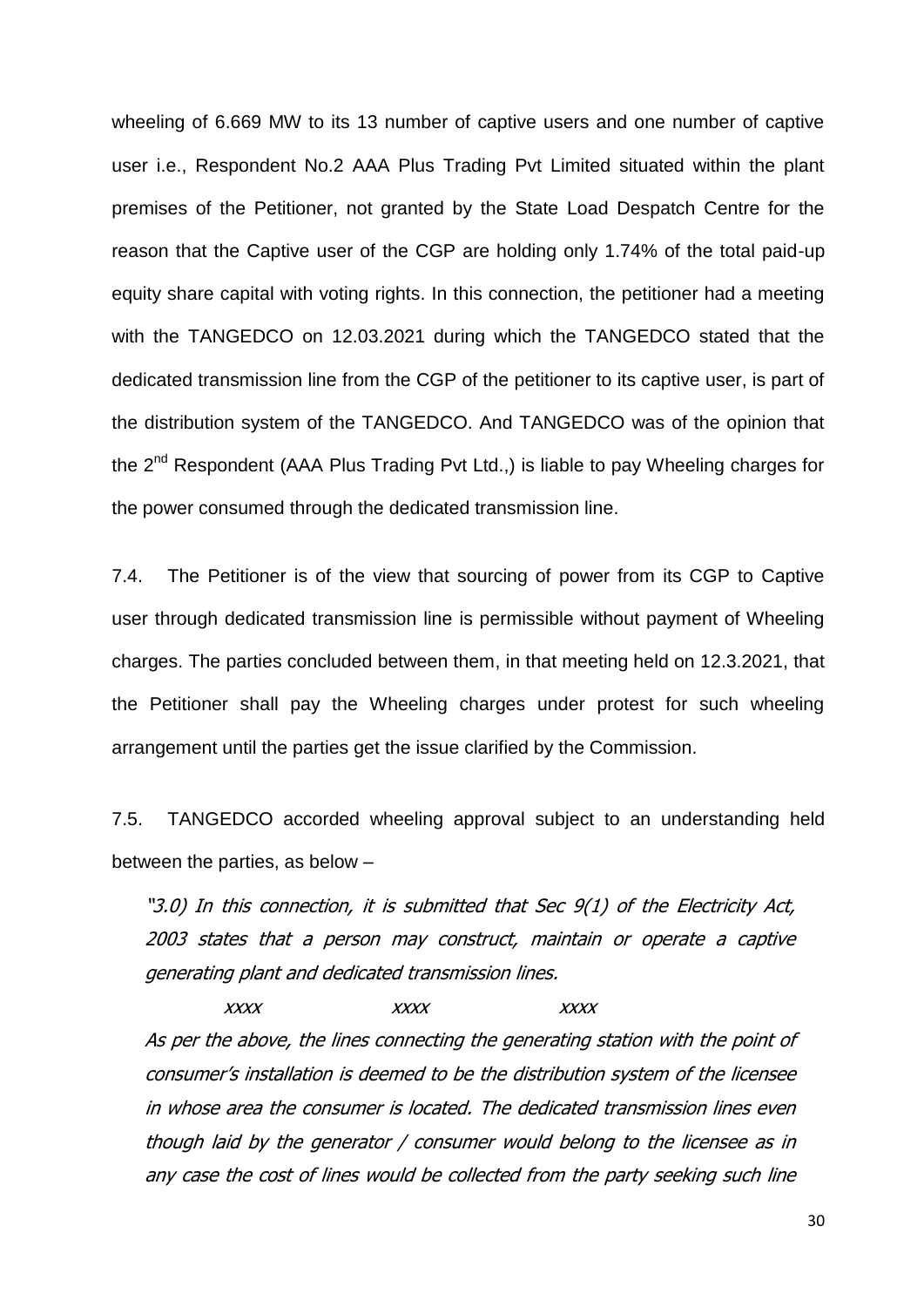when the line is to be laid by the licensee. Further, as the line belongs to the distribution system of the licensee, necessary wheeling charges has to be paid by the Captive user as per the TNERC's tariff order. The above aspects have been dealt with by Hon'ble APTEL in A.No.171 of 2010 of 5<sup>th</sup> August 2011. In view of the above, the lines stated to be dedicated transmission line by M/s.OPG Energy Private Limited, can be considered only as part of the TANGEDCO's distribution network. As Distribution is a licensed activity as per Sec.12 of the Electricity Act. M/s.OPG Energy Private Limited is neither a licensee under Sec.12 nor exempted under Sec.13 of the electricity Act 2003. Therefore, in the light of the provisions contained in the Electricity Act 2003 and the orders of Hon'ble APTEL in A.No.171 of 2010 of 5<sup>th</sup> August 2011. The request was approved by CMD/TANGEDCO vide E-office Note E/;159/2021 dated 18.3.2021 to treat the dedicated transmission lines of M/s. OPG Energy Private Limited as part of TANGEDCO's distribution network and consequently necessary wheeling charges will be payable as per the orders of Hon'ble TNERC. Therefore, without prejudice to the clarification in this matter by TNERC, as requested by M/s.OPG Energy Private Limited the approval for wheeling to 12 No. captive users through TANGEDCO's Distribution network and 1 No. AAA Plus Trading Private Limited through the deemed distribution network of TANGEDCO is considered."

And accordingly, this petition has been filed by the petitioner to clarify on the applicability of Wheeling charges while sourcing the power from the CGP to its captive user through a dedicated transmission line.

7.6. Though the petitioner agreed to pay the Wheeling charges under protest initially without prejudice to the clarification of the Commission in this matter, it seems from the Interlocutory petition No.1 filed by the petitioner that the Respondent had not proceeded with any demand towards Wheeling charges and decided to withdraw the petition; however, the applicant wants to have adjudication on whether Open Access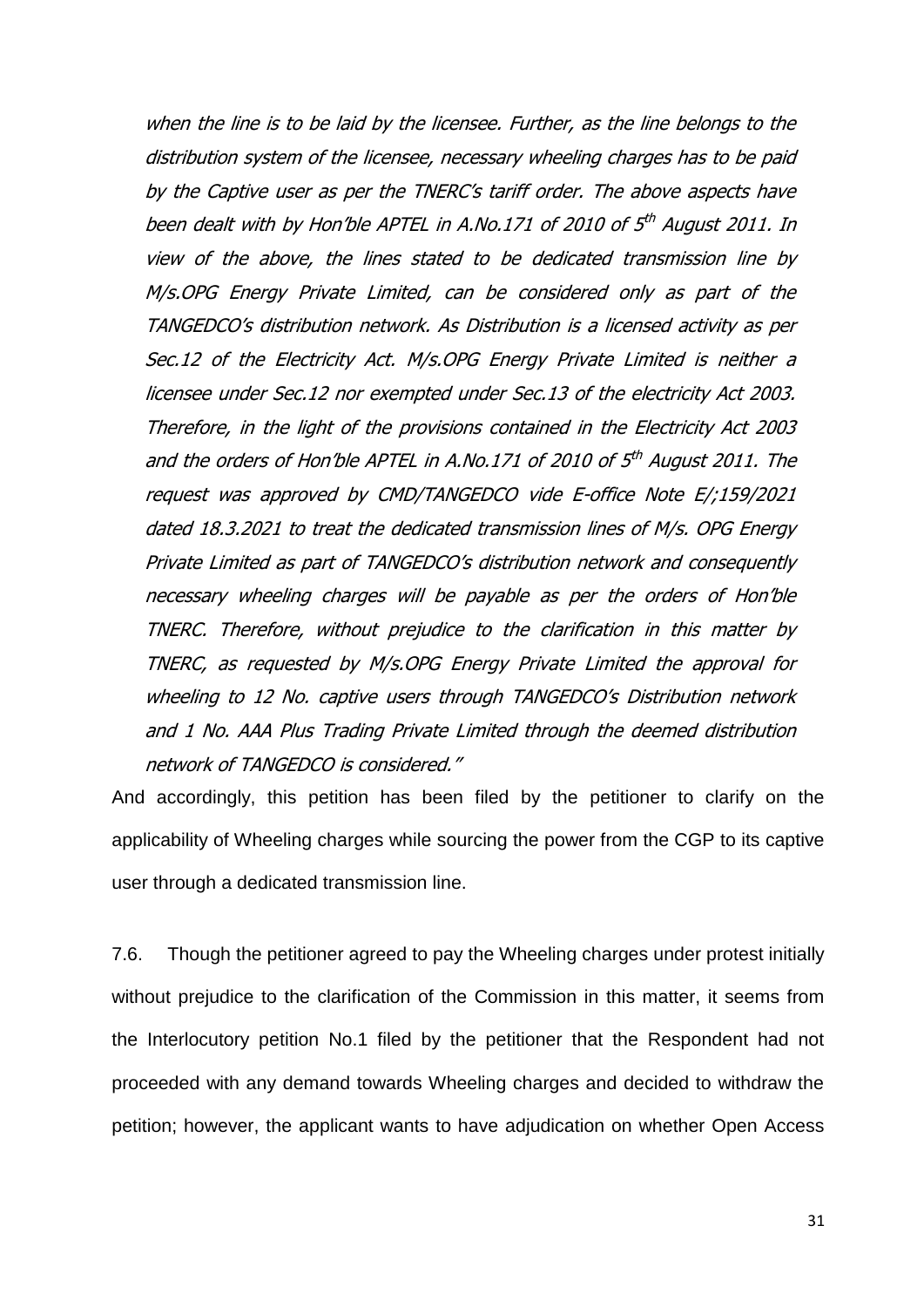charges are indeed payable when power is supplied through a dedicated transmission line.

7.7. In this regard, the "Wheeling" has been defined under Section 2(76) of the Electricity Act 2003 as below –

"(76) "Wheeling" means the operation whereby the distribution system and associated facilities of a transmission licensee or distribution licensee, as the case may be, are used by another person for the conveyance of electricity on payment of charges to be determined under section 62;"

From the above definition, it can be inferred that wheeling charges is payable by a person when the distribution system and associated facilities of a transmission licensee or distribution licensee, as the case may be, are used for the conveyance of electricity. But in the present case, the petitioner has stated that the petitioner source the captive power through its 11 kV dedicated transmission line from the Generating plant to a captive consumer AAA Plus Trading Pvt Limited.

7.8. The petitioner rely on the decision ofHon"ble APTEL"s judgment dated 29.03.2006 in Appeal No. 28 of 2005 titled as Kalyani Steels Limited Vs. Karnataka Power Transmission Corporation Limited and Ors, the case in which Tribunal has discussed on the applicability of wheeling charges in case of dedicated transmission line – which reads as below -

"…39. xxxx xxxx xxxx On careful analysis, it is clear that liability to pay wheeling charges arises only when distribution system and associated facilities of a transmission licensee or distribution licensee are used by another person for the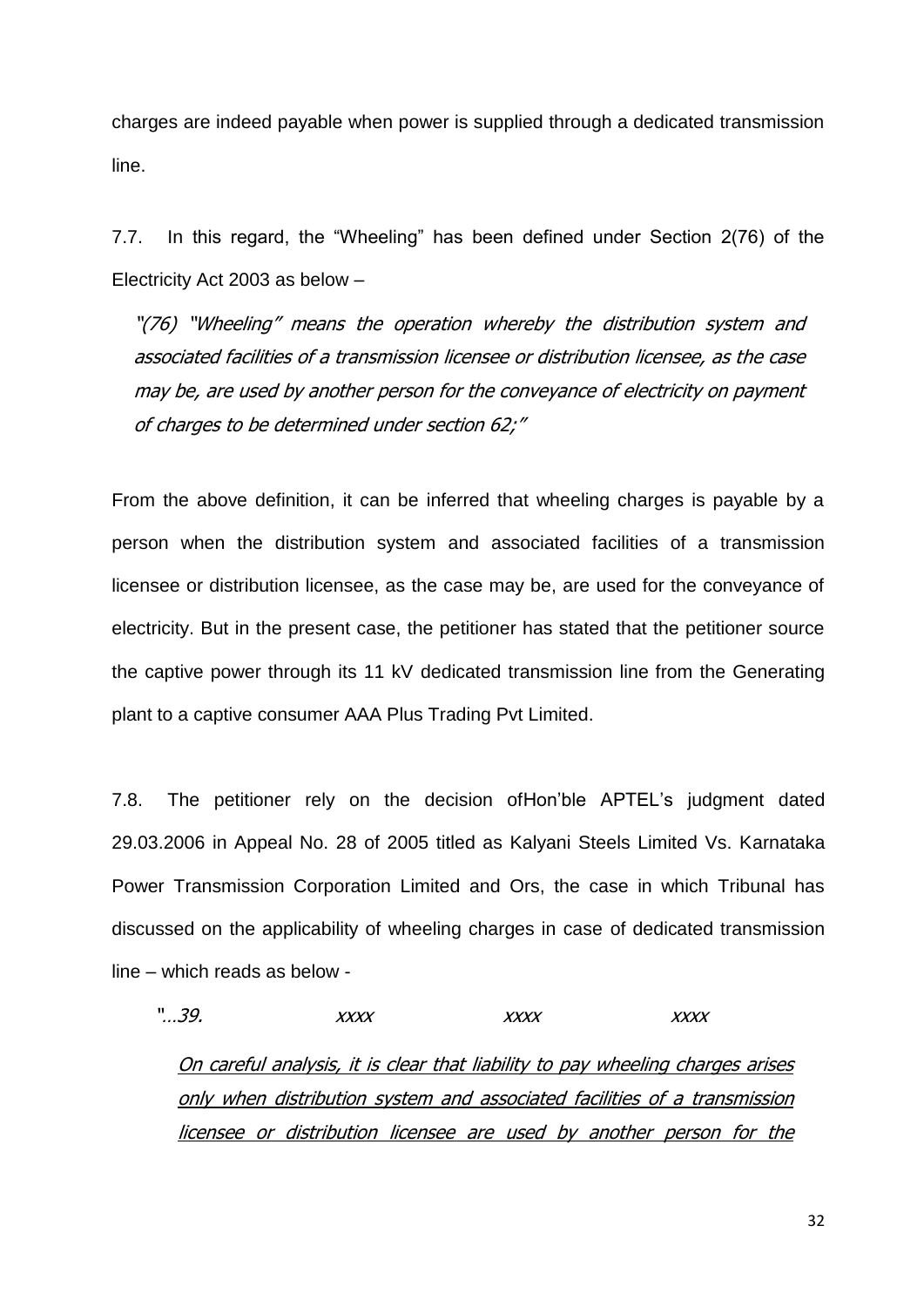conveyance of electricity on payment of charges to be determined under Section 62 and not when the consumer uses its dedicated lines of its own.

40. In the present case and on the admitted facts, no part of the distribution system and associated facilities of the first Respondent transmission licensee or the second Respondent distribution licensee is sought to be used by the appellant for the transmission of power from Grid Corporation, from injecting point (sub-station) to appellant's plant. Therefore, the definition as it stands, the appellant is not liable to pay wheeling charges and additional surcharge for the Open Access in respect of which it has applied for. In terms of Sub-section (4) of Section 42, the payment of additional surcharge on the charges of wheeling may not arise at all. Yet the appellant is liable to pay surcharge, whether he is liable to charges for wheeling or not and on the second point we hold that the appellant is liable to pay surcharge and not additional surcharge which may be fixed by the third Respondent, State Regulatory Commission."

7.9. The Respondent has not argued much, but has simply stated that as defined under Section 2(76) of the Electricity Act 2003 the liability to pay the wheeling charges arises only when distribution system and associated facilities of transmission licensee or distribution licensee are used by another person for the conveyance of electricity on payment of charges to be determined under section 62, and the wheeling charges shall not applicable when the consumer uses its dedicated lines of its own for wheeling as per the Judgment dated 29.03.2006 of the Tribunal in A.No.28 of 2005 (M/s.Kalyani Steels Limited Vs Karnataka Power Transmission Corporation Limited and Ors).

7.10. From the submissions of the parties, we are of the considered view that the Respondent has accepted the averments of the petitioners with reference to the definition under the Electricity Act 2003 and agreed that the petitioner"s case squarely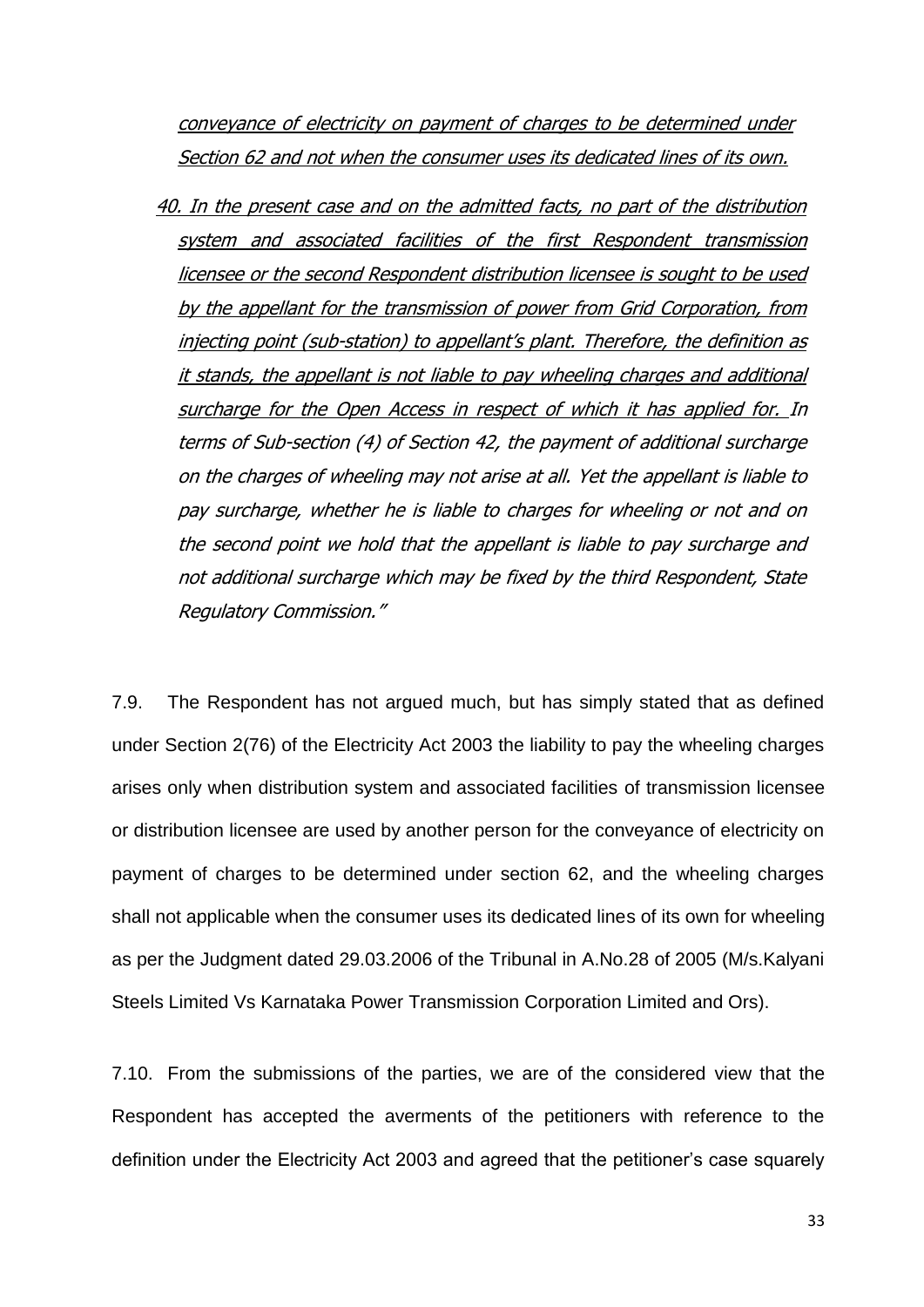falls in line with the matter disposed by APTEL in A.No.28 of 2005. In accordance to that, we find that, the Respondent has not proceeded to demand the "Wheeling charges" from the petitioner.

7.11. Under this wheeling arrangement, the petitioner sought the Respondent (TANGEDCO) and SLDC, to accord approval to wheel the power to its 12 nos. Captive user, and also to another captive user i.e., Respondent No.2 (AAA Plus Trading Limited) through 11 kV dedicated transmission linewhich is said to be located in the plant premises as per the Commission's order in R.A.7 of 2019 Clause 7.5.6. TANGEDCO held in this agreement that such 11 kV dedicated transmission line shall have to be considered as a part of its Distribution network, as dealt by the Hon"ble APTEL in A.No.171 & 187 of 2010 dated 05-08-2011. In that Appeal, the Tribunal held that the 11 kV dedicated transmission line feeding to Captive user shall be deemed to be a part of the distribution system of the Discom wherein the lines were terminated at the internal 11 kV supply system of a "consumer" of Discom. The Tribunal's findings could not be applied in this case since the petitioner"s case is not identical one.

7.12. Further, the petitioner has argued that as the petitioner"s plant is a Captive Generating Plant constructed for the purpose of Captive generation, as defined under Section 9 of the Electricity Act 2003, no Cross subsidy surcharge is leviable as provided under section 42(2) of the Act. In this connection, we observe that it is the obligation of the petitioner"s Captive Generating Plant to fulfil the requirements as stipulated under Rule 3(1)(a) of the Electricity Rules 2005 and the revised procedure stated in Commission"s Order dated 07.12.2021 in M.P.24 of 2020 & R.P.2,3,4 of 2020 in R.A.7 of 2019.